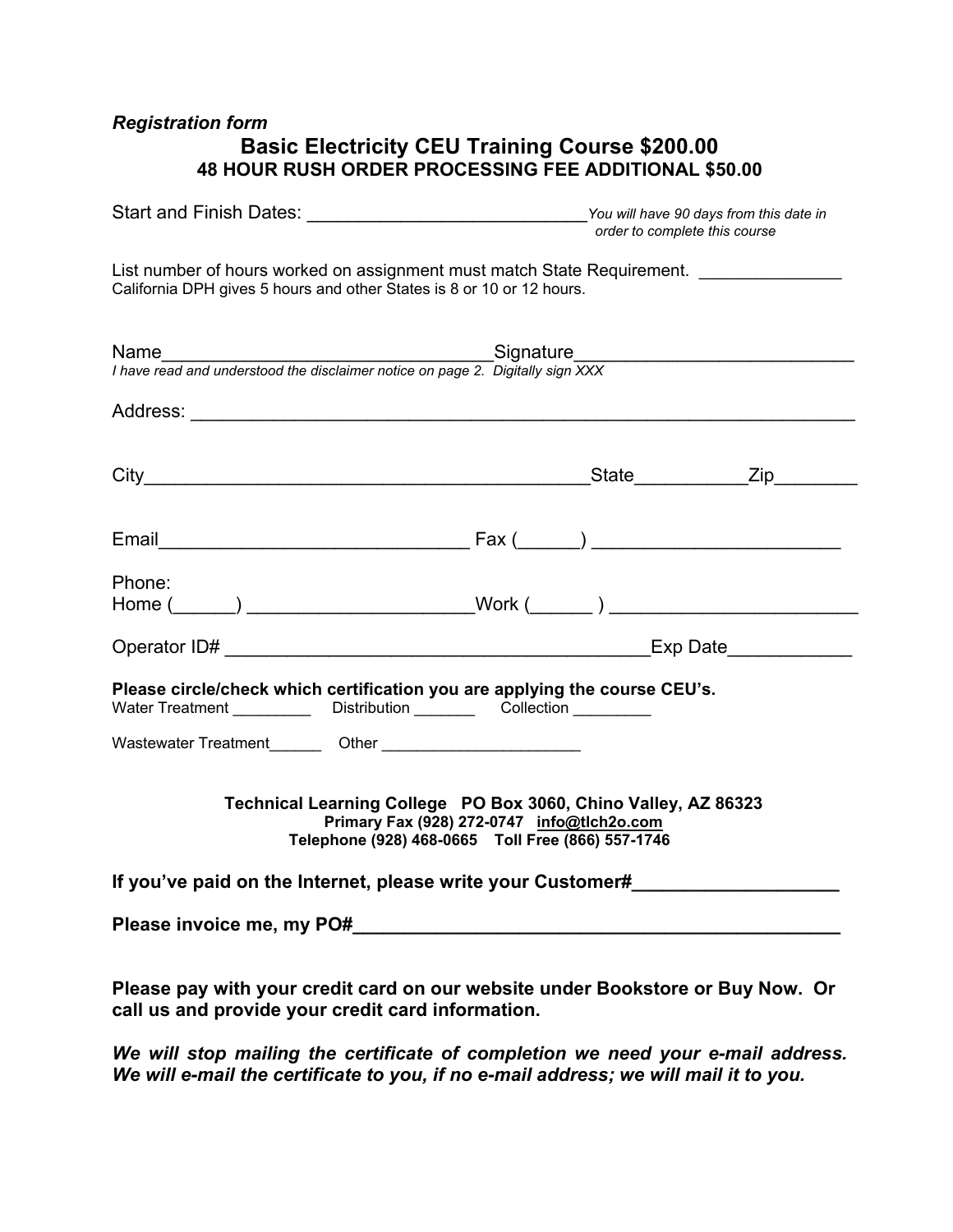## **DISCLAIMER NOTICE**

I understand that it is my responsibility to ensure that this CEU course is either approved or accepted in my State for CEU credit. I understand State laws and rules change on a frequent basis and I believe this course is currently accepted in my State for CEU or contact hour credit, if it is not, I will not hold Technical Learning College responsible. I also understand that this type of study program deals with dangerous conditions and that I will not hold Technical Learning College, Technical Learning Consultants, Inc. (TLC) liable for any errors or omissions or advice contained in this CEU education training course or for any violation or injury caused by this CEU education training course material. I will call or contact TLC if I need help or assistance and double-check to ensure my registration page and assignment has been received and graded.

**State Approval Listing Link,** check to see if your State accepts or has pre-approved this course. Not all States are listed. Not all courses are listed. If the course is not accepted for CEU credit, we will give you the course free if you ask your State to accept it for credit.

**Professional Engineers**; Most states will accept our courses for credit but we do not officially list the States or Agencies. Please check your State for approval.

## **State Approval Listing URL…**

*<http://www.tlch2o.com/downloads/PDF/CEU%20State%20Approvals.pdf>*

*You can obtain a printed version of the course from TLC for an additional \$169.95 plus shipping charges.* 

## **AFFIDAVIT OF EXAM COMPLETION**

I affirm that I personally completed the entire text of the course. I also affirm that I completed the exam without assistance from any outside source. I understand that it is my responsibility to file or maintain my certificate of completion as required by the state or by the designation organization.

## **Grading Information**

In order to maintain the integrity of our courses we do not distribute test scores, percentages or questions missed. Our exams are based upon pass/fail criteria with the benchmark for successful completion set at 70%. Once you pass the exam, your record will reflect a successful completion and a certificate will be issued to you.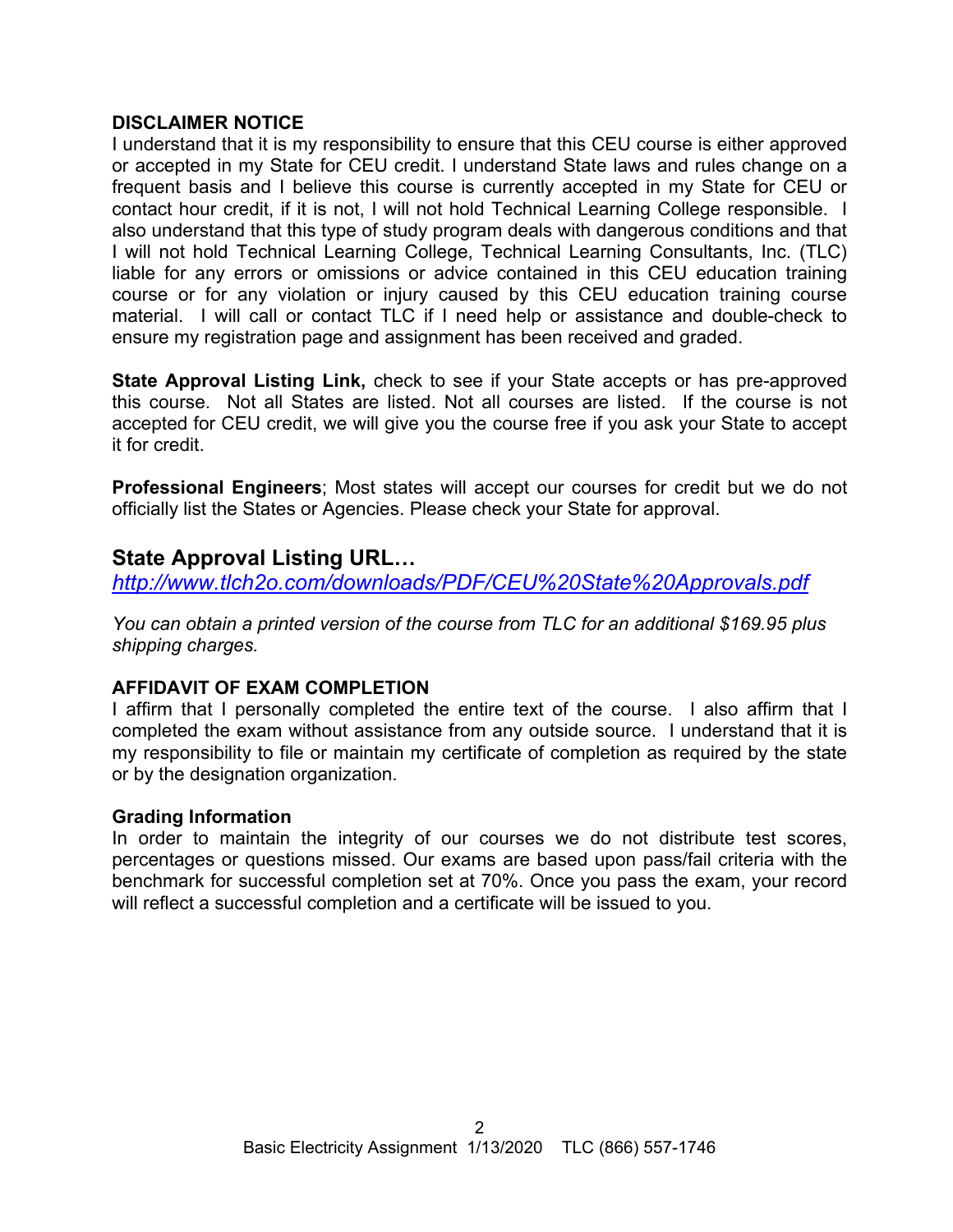## **CERTIFICATION OF COURSE PROCTOR**

Technical Learning College requires that our students who takes a correspondence or home study program course must pass a proctored course reading, quiz and final examination. The proctor must complete and provide to the school a certification form approved by the commission for each examination administered by the proctor.

**Instructions**. When a student completes the course work, fill out the blanks in this section and provide the form to the proctor with the examination.

Name of Course: **Name of Course:** 

Name of Licensee: **Name of Licensee:** 

**Instructions to Proctor**. After an examination is administered, complete and return this certification and examination to the school in a sealed exam packet or in pdf format.

I certify that:

 $\overline{a}$ 

- 1. I am a disinterested third party in the administration of this examination. I am not related by blood, marriage or any other relationship to the licensee which would influence me from properly administering the examination.
- 2. The licensee showed me positive photo identification prior to completing the examination.
- 3. The enclosed examination was administered under my supervision on **Example 2.** The licensee received no assistance and had no access to books, notes or reference material.
- 4. I have not permitted the examination to be compromised, copied, or recorded in any way or by any method.
- 5. Provide an estimate of the amount of time the student took to complete the assignment.

Time to complete the entire course and final exam.

Notation of any problem or concerns:

Name and Telephone of Proctor (please print):

Signature of Proctor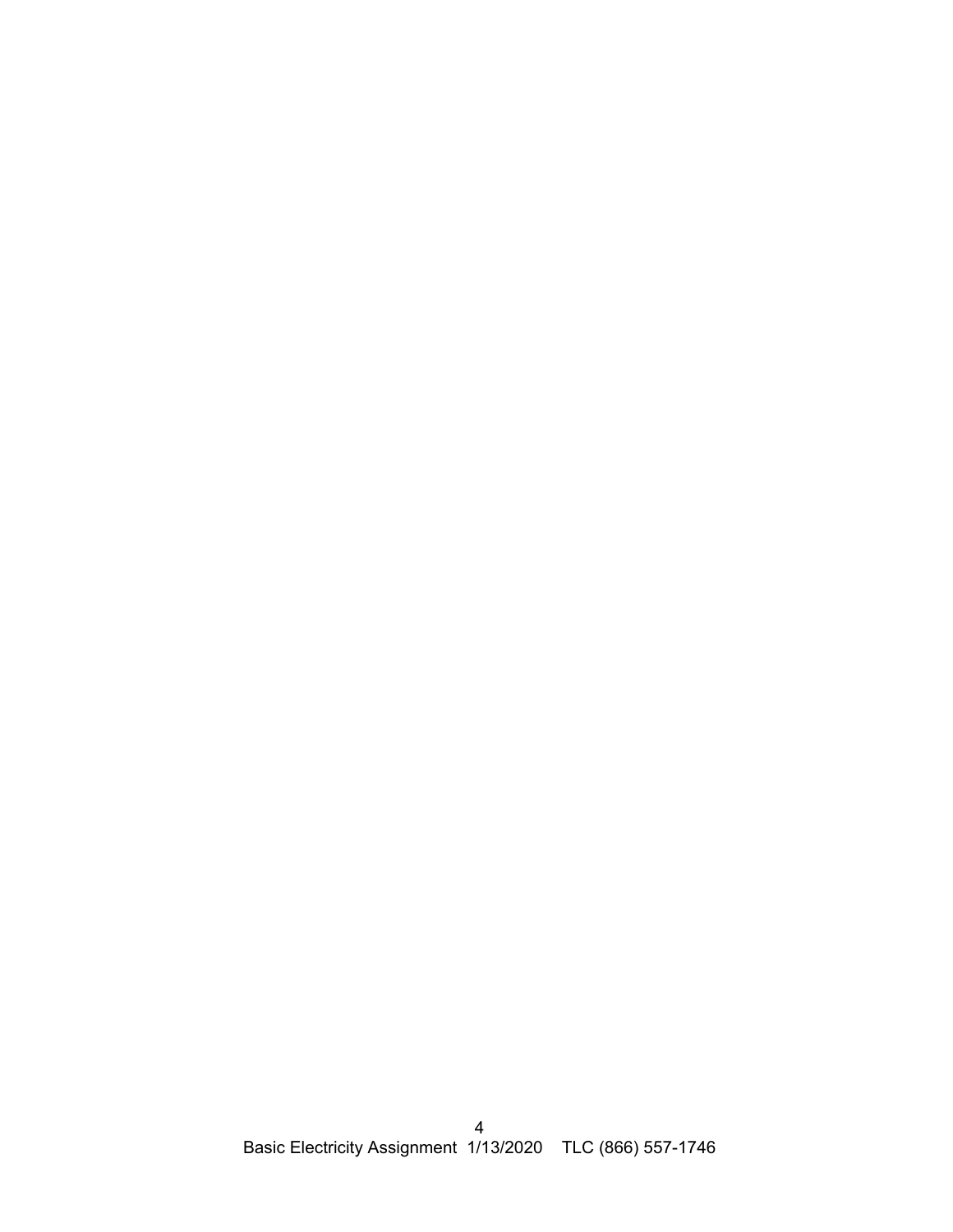## **Basic Electricity CEU Course Answer Key**

*Name* **Example 2** *Name name name name name name name name name name name name name name name name name name name name name name nam* **Did you check with your State agency to ensure this course is accepted for credit? You are responsible to ensure this course is accepted for credit. No refunds. Method of Course acceptance confirmation. Please fill this section**  Website \_\_ Telephone Call \_\_\_ Email \_\_\_\_ Spoke to \_\_\_\_\_\_\_\_\_\_\_\_\_\_\_\_\_\_\_\_\_\_\_\_\_\_\_\_\_\_ Did you receive the approval number, if applicable? \_\_\_\_\_\_\_\_\_\_\_\_\_\_\_\_\_\_\_\_\_\_\_\_\_\_\_\_ What is the course approval number, if applicable? \_\_\_\_\_\_\_\_\_\_\_\_\_\_\_\_\_\_\_\_\_\_\_\_\_\_\_\_\_

*You can electronically complete this assignment in Adobe Acrobat DC.* 

Please Circle, Bold, Underline or X, one answer per question. A **felt tipped pen** works best.

|    | 1. $AB$     | 21. A B C D | 41. AB      | 61. AB      |
|----|-------------|-------------|-------------|-------------|
| 2. | A B         | 22. A B C D | 42. A B     | 62. A B     |
| 3. | A B         | 23. A B C D | 43. A B C D | 63. A B C D |
| 4. | ABCD        | 24. A B C D | 44. A B C D | 64. A B C D |
| 5. | ABCD        | 25. A B C D | 45. A B C D | 65. A B C D |
| 6. | ABCD        | 26. A B C D | 46. A B C D | 66. A B C D |
| 7. | ABCD        | 27. ABCD    | 47. A B C D | 67. A B C D |
| 8. | ABCD        | 28. A B C D | 48. A B C D | 68. A B C D |
|    | 9. AB       | 29. A B C D | 49. A B C D | 69. A B C D |
|    | 10. A B     | 30. A B C D | 50. A B     | 70. A B C D |
|    | 11. A B C D | 31. A B C D | 51. AB      | 71. ABCD    |
|    | 12. A B C D | 32. A B     | 52. A B     | 72. A B C D |
|    | 13. A B C D | 33. A B C D | 53. A B     | 73. A B C D |
|    | 14. ABCD    | 34. A B C D | 54. ABCD    | 74. AB      |
|    | 15. A B C D | 35. A B C D | 55. A B     | 75. A B     |
|    | 16. A B C D | 36. A B C D | 56. A B C D | 76. A B     |
|    | 17. A B     | 37. A B C D | 57. A B C D | 77. AB      |
|    | 18. AB      | 38. A B C D | 58. A B     | 78. AB      |
|    | 19. A B C D | 39. A B     | 59. A B     | 79. AB      |
|    | 20. A B C D | 40. AB      | 60. A B     | 80. A B     |
|    |             |             |             |             |

5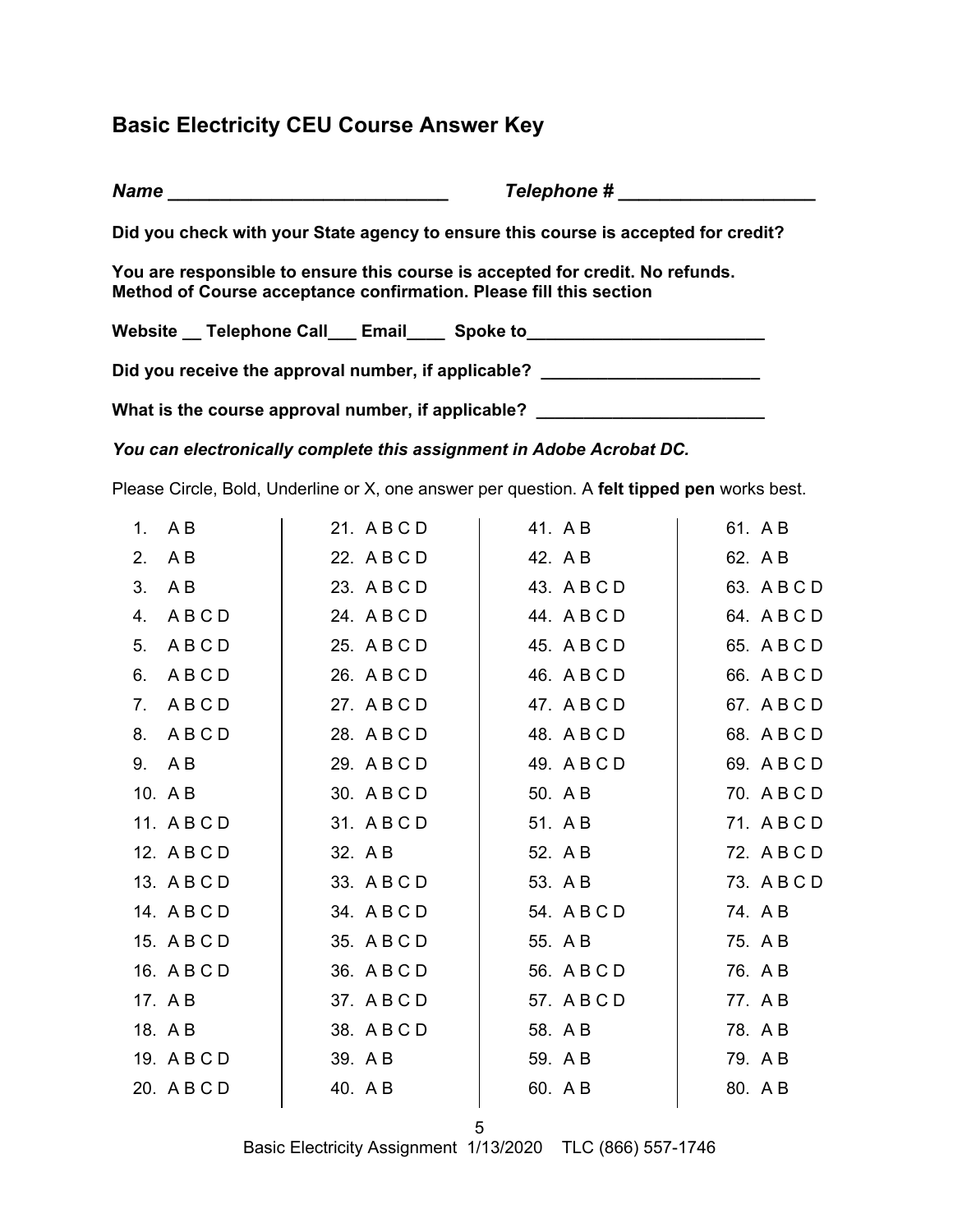| 81. AB       | 115. A B C D | 149. A B C D | 183. AB      |
|--------------|--------------|--------------|--------------|
| 82. A B C D  | 116. A B C D | 150. ABCD    | 184. AB      |
| 83. A B C D  | 117. A B C D | 151. ABCD    | 185. AB      |
| 84. A B C D  | 118. A B C D | 152. ABCD    | 186. A B C D |
| 85. A B C D  | 119. A B C D | 153. A B C D | 187. A B C D |
| 86. A B C D  | 120. A B C D | 154. A B C D | 188. A B C D |
| 87. A B C D  | 121. A B C D | 155. A B     | 189. AB      |
| 88. A B C D  | 122. A B C D | 156. AB      | 190. A B     |
| 89. A B C D  | 123. A B C D | 157. A B C D | 191. ABCD    |
| 90. A B C D  | 124. A B C D | 158. A B C D | 192. A B C D |
| 91. A B C D  | 125. A B C D | 159. A B C D | 193. A B C D |
| 92. A B C D  | 126. A B C D | 160. A B C D | 194. A B C D |
| 93. A B      | 127. A B C D | 161. ABCD    | 195. A B C D |
| 94. AB       | 128. A B C D | 162. A B C D | 196. A B C D |
| 95. A B C D  | 129. A B     | 163. A B C D | 197. A B C D |
| 96. A B      | 130. A B     | 164. AB      | 198. ABCD    |
| 97. A B C D  | 131. A B     | 165. A B     | 199. A B C D |
| 98. A B C D  | 132. A B     | 166. A B     | 200. A B C D |
| 99. A B C D  | 133. A B     | 167. A B     | 201. A B C D |
| 100. A B C D | 134. A B C D | 168. A B     | 202. A B C D |
| 101. A B C D | 135. A B C D | 169. AB      | 203. A B C D |
| 102. A B C D | 136. A B C D | 170. ABCD    | 204. A B C D |
| 103. A B C D | 137. A B C D | 171. ABCD    | 205. A B C D |
| 104. A B C D | 138. A B C D | 172. A B C D | 206. AB      |
| 105. A B C D | 139. A B C D | 173. ABCD    | 207. AB      |
| 106. A B C D | 140. A B C D | 174. ABCD    | 208. ABCD    |
| 107. ABCD    | 141. A B C D | 175. ABCD    | 209. ABCD    |
| 108. A B C D | 142. A B C D | 176. A B C D | 210. ABCD    |
| 109. A B C D | 143. A B C D | 177. ABCD    | 211. ABCD    |
| 110. A B C D | 144. A B C D | 178. ABCD    | 212. ABCD    |
| 111. ABCD    | 145. A B C D | 179. ABCD    | 213. ABCD    |
| 112. A B C D | 146. A B C D | 180. ABCD    | 214. ABCD    |
| 113. A B C D | 147. A B C D | 181. AB      | 215. AB      |
| 114. A B C D | 148. A B C D | 182. AB      | 216. AB      |
|              |              |              |              |

6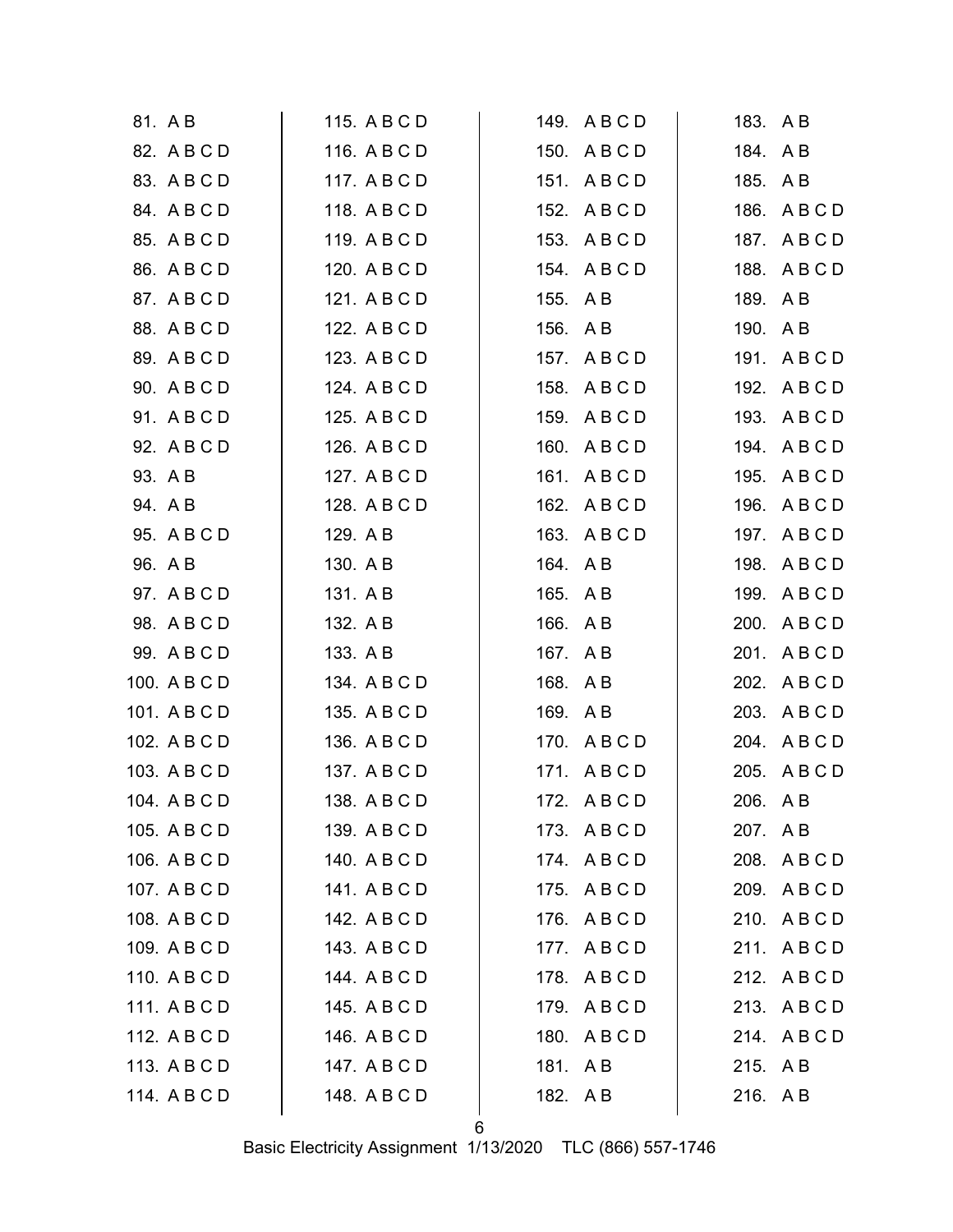| 217. ABCD    |      |                                                                                                                                                                                                                                                                    |                                                                                                                                                                                                                                                                       |                                                                |
|--------------|------|--------------------------------------------------------------------------------------------------------------------------------------------------------------------------------------------------------------------------------------------------------------------|-----------------------------------------------------------------------------------------------------------------------------------------------------------------------------------------------------------------------------------------------------------------------|----------------------------------------------------------------|
| 218. ABCD    |      |                                                                                                                                                                                                                                                                    |                                                                                                                                                                                                                                                                       | 281. ABCD                                                      |
| 219. ABCD    |      |                                                                                                                                                                                                                                                                    |                                                                                                                                                                                                                                                                       | 282. ABCD                                                      |
| 220. ABCD    |      |                                                                                                                                                                                                                                                                    |                                                                                                                                                                                                                                                                       | 283. ABCD                                                      |
| 221. ABCD    |      |                                                                                                                                                                                                                                                                    |                                                                                                                                                                                                                                                                       | 284. ABCD                                                      |
| 222. AB      |      |                                                                                                                                                                                                                                                                    |                                                                                                                                                                                                                                                                       | 285. ABCD                                                      |
| 223. AB      |      |                                                                                                                                                                                                                                                                    |                                                                                                                                                                                                                                                                       | 286. ABCD                                                      |
| 224. ABCD    | 245. |                                                                                                                                                                                                                                                                    |                                                                                                                                                                                                                                                                       | 287. ABCD                                                      |
| 225. ABCD    |      |                                                                                                                                                                                                                                                                    |                                                                                                                                                                                                                                                                       | 288. ABCD                                                      |
| 226. ABCD    |      |                                                                                                                                                                                                                                                                    |                                                                                                                                                                                                                                                                       | 289. ABCD                                                      |
| 227. ABCD    |      |                                                                                                                                                                                                                                                                    |                                                                                                                                                                                                                                                                       | 290. ABCD                                                      |
| 228. ABCD    |      |                                                                                                                                                                                                                                                                    |                                                                                                                                                                                                                                                                       |                                                                |
| ABCD<br>229. |      |                                                                                                                                                                                                                                                                    |                                                                                                                                                                                                                                                                       |                                                                |
| 230. ABCD    |      |                                                                                                                                                                                                                                                                    |                                                                                                                                                                                                                                                                       |                                                                |
| 231. AB      |      |                                                                                                                                                                                                                                                                    |                                                                                                                                                                                                                                                                       | 294. ABCD                                                      |
| 232. AB      |      |                                                                                                                                                                                                                                                                    |                                                                                                                                                                                                                                                                       | 295. ABCD                                                      |
| 233. AB      |      |                                                                                                                                                                                                                                                                    |                                                                                                                                                                                                                                                                       | 296. A B C D                                                   |
| 234. AB      |      |                                                                                                                                                                                                                                                                    |                                                                                                                                                                                                                                                                       | 297. ABCD                                                      |
| 235. A B C D |      |                                                                                                                                                                                                                                                                    |                                                                                                                                                                                                                                                                       |                                                                |
| 236. ABCD    |      |                                                                                                                                                                                                                                                                    |                                                                                                                                                                                                                                                                       |                                                                |
| 237. ABCD    |      |                                                                                                                                                                                                                                                                    |                                                                                                                                                                                                                                                                       | 300. A B C D                                                   |
|              |      | 238. ABCD<br>239. ABCD<br>240. ABCD<br>241. ABCD<br>242. ABCD<br>243. ABCD<br>244. ABCD<br>ABCD<br>246. ABCD<br>247. ABCD<br>248. ABCD<br>249. ABCD<br>250. ABCD<br>251. AB<br>252. ABCD<br>253. ABCD<br>254. ABCD<br>255. AB<br>256. AB<br>257. ABCD<br>258. ABCD | 259. ABCD<br>260. ABCD<br>261. ABCD<br>262. ABCD<br>263. ABCD<br>264. ABCD<br>265. ABCD<br>266. ABCD<br>267. ABCD<br>268. ABCD<br>269. ABCD<br>270. ABCD<br>271. AB<br>272. AB<br>273. AB<br>274. AB<br>275. ABCD<br>276. ABCD<br>277. ABCD<br>278. ABCD<br>279. ABCD | 280. AB<br>291. AB<br>292. AB<br>293. AB<br>298. AB<br>299. AB |

# **Disclaimer**

I understand that this course will cover general laws, regulations, required procedures and work rules relating to electrical principles. It should be noted, however, that the federal and state regulations are an ongoing process and subject to change over time. This course is a continuing education course for employees who are learning general electrical principles but are not allowed to work on electrical projects unless qualified or licensed. It is not designed to meet the full requirements of the Department of Labor-Occupational Safety and Health Administration (OSHA) rules and regulations. Only qualified licensed electricians should be allowed to work on any or all electrical installations or components. This course will not qualify you to work on any type of electrical system or component. I understand that I am 100 percent responsible to ensure that TLC receives the Assignment and Registration Key and that it is accepted for credit by my State or Providence. I understand that TLC has a zero tolerance towards not following their rules, cheating or hostility towards staff or instructors. I need to complete the entire assignment for credit. There is no credit for partial assignment completion. My exam was proctored. I will contact TLC if I do not hear back from them within 2 days of assignment submission. I will forfeit my purchase costs and will not receive credit or a refund if I do not abide with TLC's rules.

**Please Sign that you understand and will abide with TLC's Rules.** 

Signature \_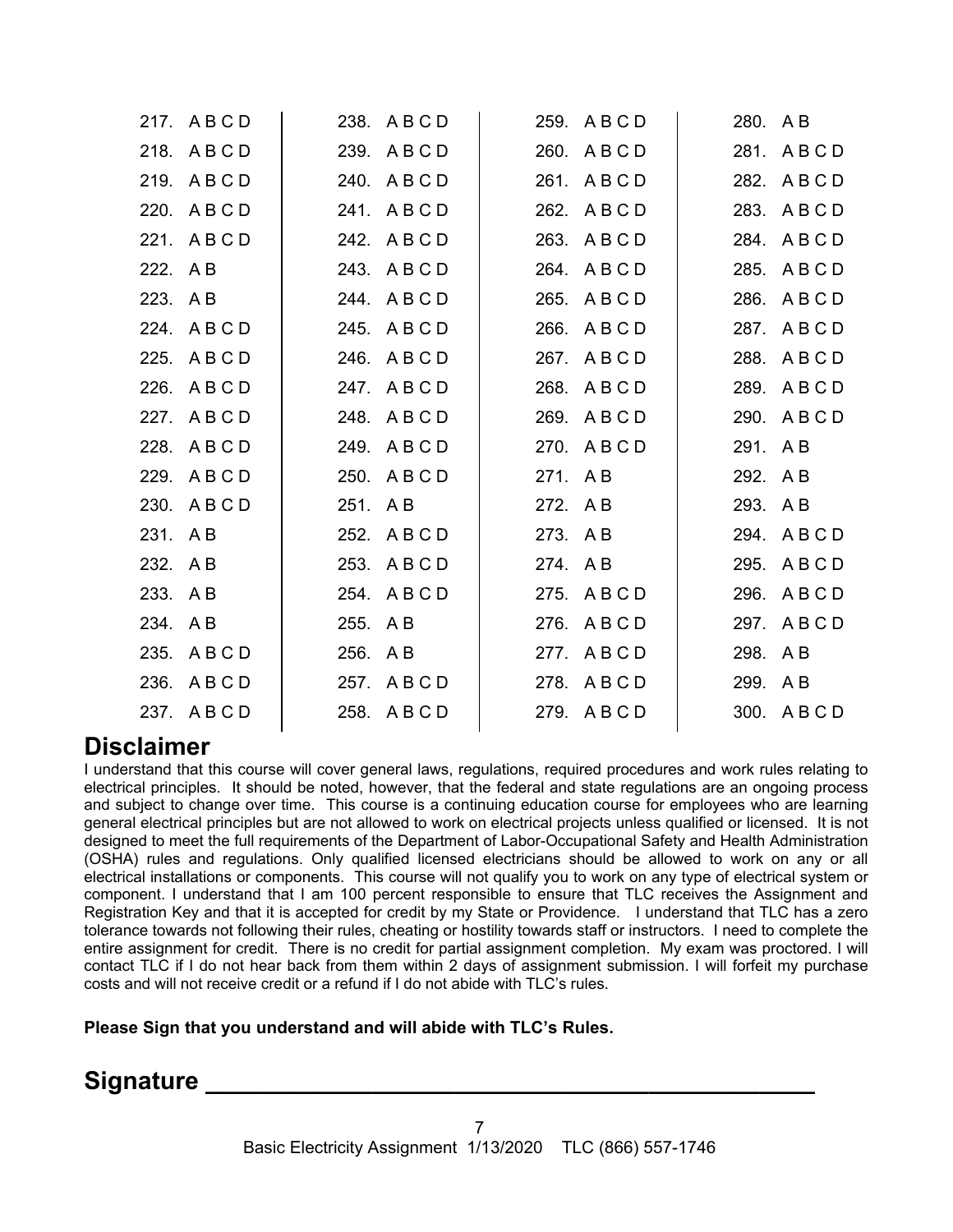## **When finished with your assignment.**

Please scan the Registration Page, Answer Key and Driver's License and email it to [info@TLCH2O.com.](mailto:info@TLCH2O.com) 

If you are unable to scan, take a photo of these documents with your iPhone and send these to TLC, [info@TLCH2O.com.](mailto:info@TLCH2O.com) 

If you are unable to scan and email, please fax these to TLC,

## **(928) 468-0675**

## **If you fax, call to confirm that we received your paperwork.**

## **Rush Grading Service**

If you need this assignment graded and the results mailed to you within a 48-hour period, prepare to pay an additional rush service handling fee of \$50.00. This fee may not cover postage costs. If you need this service, simply write RUSH on the top of your Registration Form. We will place you in the front of the grading and processing line. Thank you…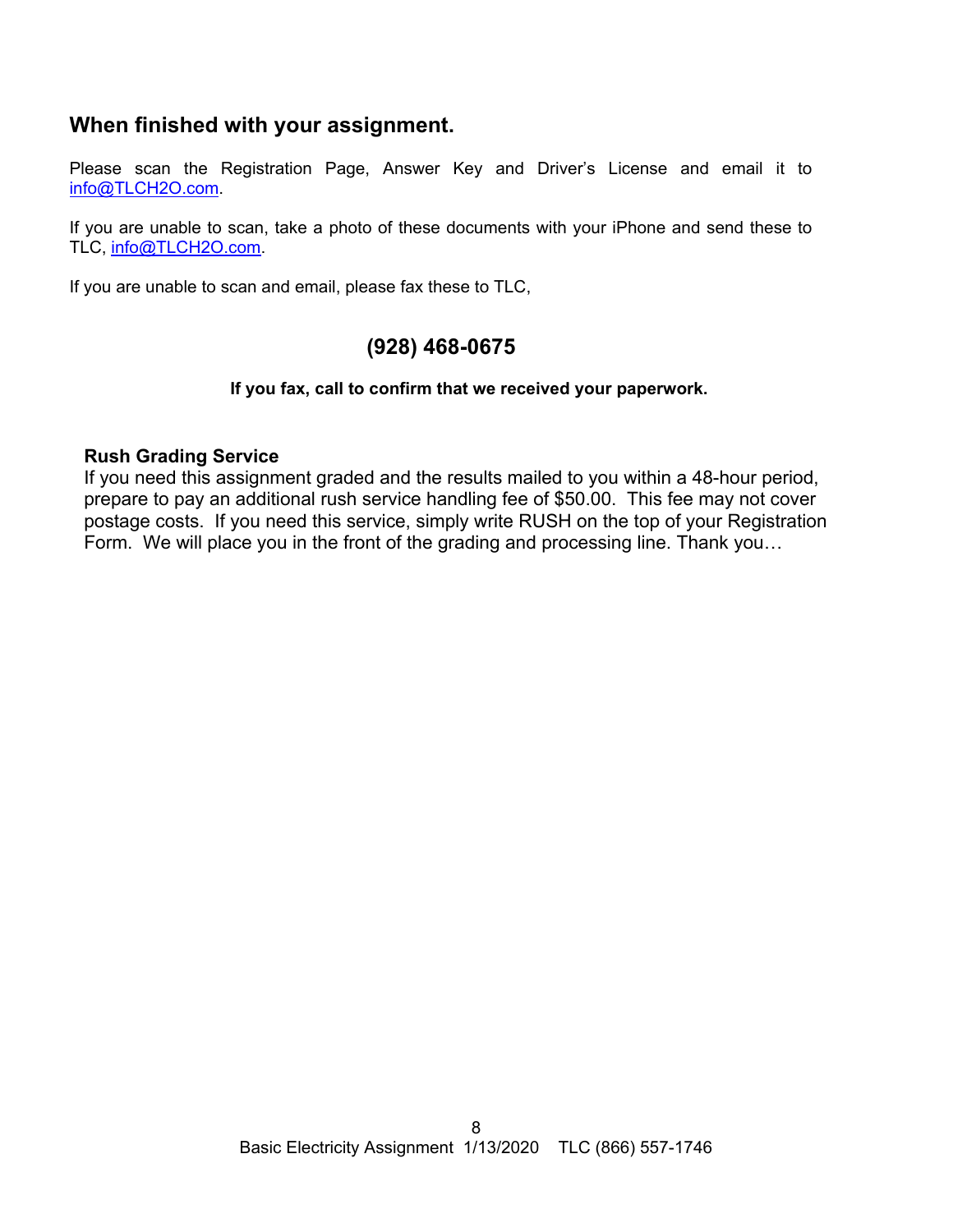## *Please e-mail or fax this survey along with your final exam*

## **BASIC ELECTRICITY CEU TRAINING COURSE CUSTOMER SERVICE RESPONSE CARD**

|                                                    | E-MAIL PHONE PHONE |  |  |  |  |  |                                                                                                                     |  |
|----------------------------------------------------|--------------------|--|--|--|--|--|---------------------------------------------------------------------------------------------------------------------|--|
| <b>ANSWER IN THE AREA BELOW.</b>                   |                    |  |  |  |  |  | PLEASE COMPLETE THIS FORM BY CIRCLING THE NUMBER OF THE APPROPRIATE                                                 |  |
|                                                    |                    |  |  |  |  |  |                                                                                                                     |  |
|                                                    |                    |  |  |  |  |  | Please rate the difficulty of your course.<br>Very Easy 0 1 2 3 4 5 Very Difficult                                  |  |
| Please rate the difficulty of the testing process. |                    |  |  |  |  |  |                                                                                                                     |  |
|                                                    |                    |  |  |  |  |  | Very Easy 0 1 2 3 4 5 Very Difficult                                                                                |  |
|                                                    |                    |  |  |  |  |  | Please rate the subject matter on the exam to your actual field or work.<br>Very Similar 0 1 2 3 4 5 Very Different |  |
|                                                    |                    |  |  |  |  |  |                                                                                                                     |  |
| What would you do to improve the Course?           |                    |  |  |  |  |  |                                                                                                                     |  |
|                                                    |                    |  |  |  |  |  |                                                                                                                     |  |
|                                                    |                    |  |  |  |  |  | How about the price of the course? Poor Fair Average Good Great                                                     |  |
|                                                    |                    |  |  |  |  |  | How was your customer service? Poor __ Fair __ Average __ Good __ Great __                                          |  |
| Any other concerns or comments.                    |                    |  |  |  |  |  |                                                                                                                     |  |
|                                                    |                    |  |  |  |  |  |                                                                                                                     |  |

**\_\_\_\_\_\_\_\_\_\_\_\_\_\_\_\_\_\_\_\_\_\_\_\_\_\_\_\_\_\_\_\_\_\_\_\_\_\_\_\_\_\_\_\_\_\_\_\_\_\_\_\_\_\_\_\_\_\_\_\_\_\_\_\_\_\_\_\_\_\_\_\_\_**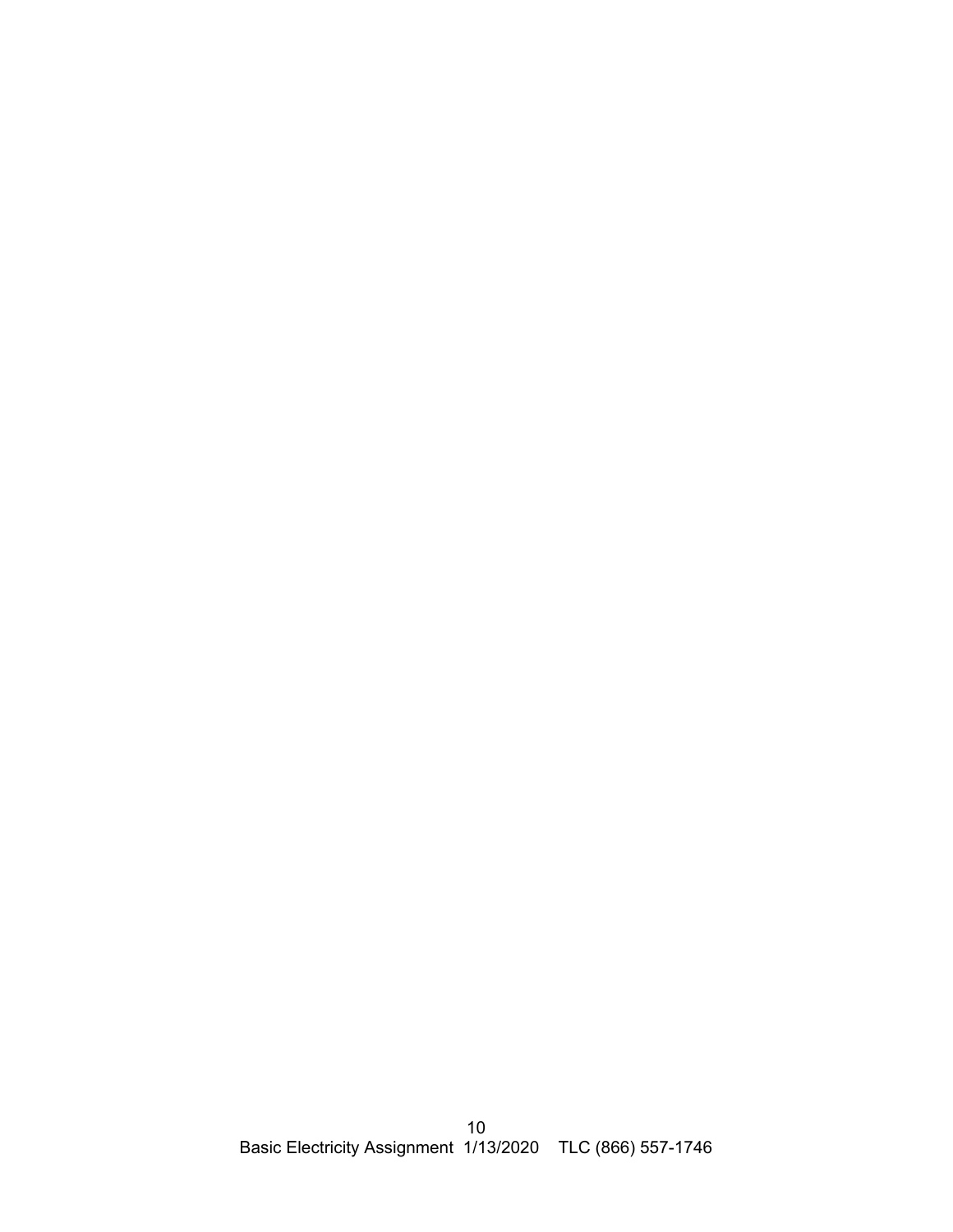## **Basic Electricity CEU Course Assignment**

#### *The Basic Electricity CEU Assignment is available in Word on the Internet for your Convenience, please visit [www.ABCTLC.com an](http://www.ABCTLC.com)d download the assignment and e mail it back to TLC.*

You will have 90 days from the start of this course to complete in order to receive your Professional Development Hours (**PDHs**) or Continuing Education Unit (**CEU**). A score of 70 % is necessary to pass this course. If you should need any assistance, please email all concerns and the completed manual to [info@tlch2o.com.](mailto:info@tlch2o.com) 

We would prefer that you utilize the enclosed answer sheet in the front, but if you are unable to do so, type out your own answer key. Please include your name and address on your manual and make copy for yourself.

**Multiple Choice, please select only one answer per question. There are no intentional trick questions.** 

## **Please write down any questions you were not able to find the answers or that have errors.**

#### **The Wonder of Electricity**

- 1. Electrically charged matter is influenced by, and produces, electromagnetic fields.
- A. True B. False

2. An electric field is an especially basic type of electromagnetic field produced by an electric charge even when it is not moving.

A. True B. False

- 3. Electromagnets: Moving charges make a magnetic field.
- A. True B. False
- 4. Electrical charges produce which act on other charges.
- A. Hertz C. Electromagnetic fields
- B. Electrical current D. None of the above
- 5. The **Example 20** produces a force on other charges in its vicinity.
- A. Electric field C. Ampere(s)
- B. Electrical current D. None of the above

6. Electric potential is the capacity of an electric field to do work on an electric charge, typically measured in?

A. Electric charge C. Hertz

B. Volts D. None of the above

7. Which of the following is a movement or flow of electrically charged particles, typically measured in amperes?

- A. Hertz C. Ampere(s)
- B. Electrical current D. None of the above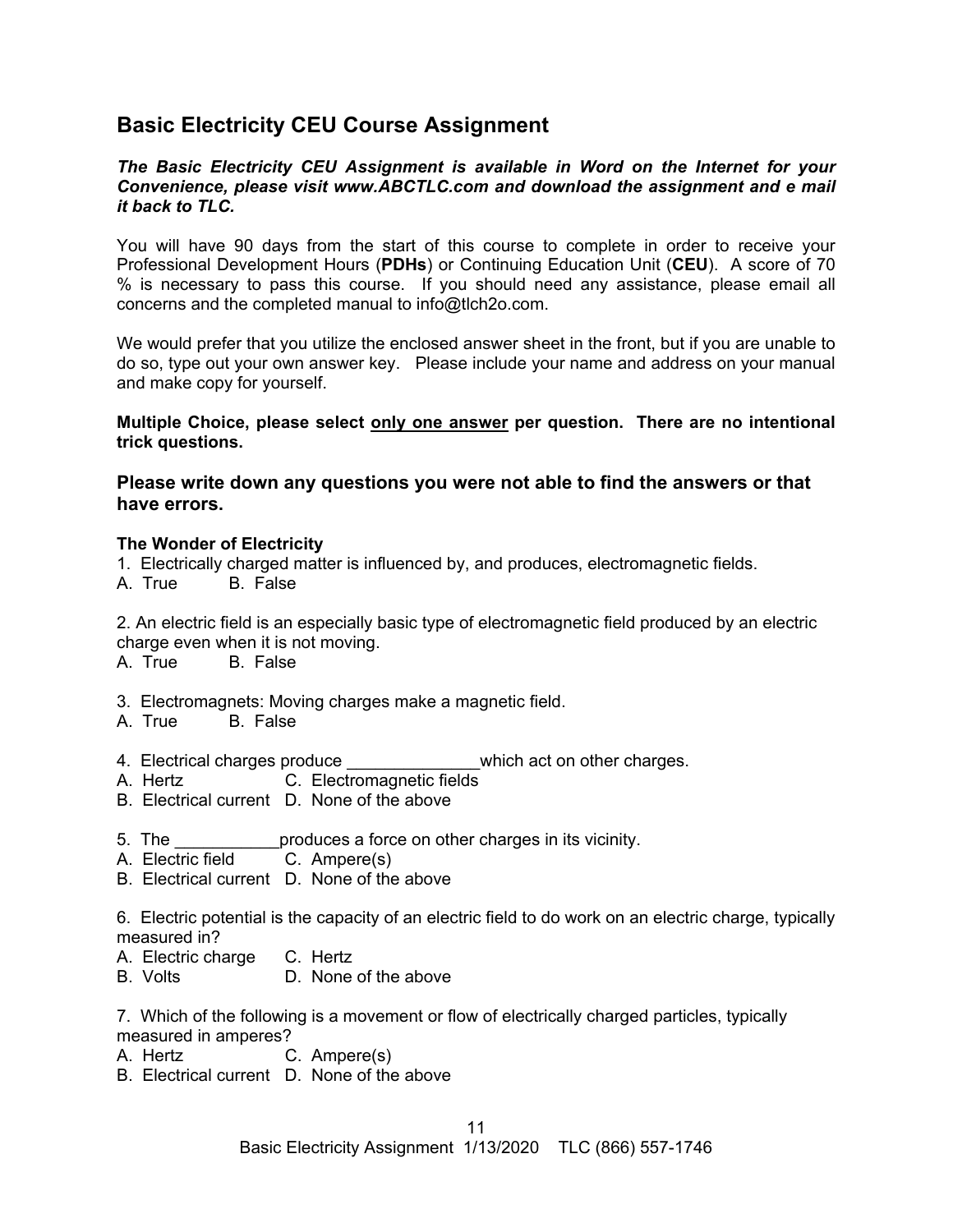8. Electrical currents create magnetic fields, and changing magnetic fields generate?

- A. Power C. Electrical current(s)
- B. Charged matter D. None of the above

#### **How Electricity Is Generated**

9. A generator is a mechanism that converts mechanical mass into electrical energy.

A. True B. False

10. The small currents of individual sections inside a generator are added together to form one large current.

A. True B. False

11. When the electromagnetic shaft rotates, it induces a small **in** each section of the wire coil.

A. Electric charge C. Conduction

B. Electrical current D. None of the above

12. An electric utility power station uses either a turbine, engine, water wheel, or other similar machine to drive an electric generator — a device that converts mechanical or  $\qquad \qquad$  to electricity.

A. Chemical energy C. Ampere(s)

B. Electrical current D. None of the above

#### **Joules**

- 13. According to the text, a thousand joules is equal to?
- A. 100 Amps C. 100 Hertz
- B. A British thermal unit D. None of the above
- 14. Electrons are distributed from atom to atom, creating \_\_\_\_\_\_\_\_\_\_ from one end to other.
- A. An electrical current C. A viable source of electricity
- B. Energy storage **D. None of the above**

15. Which of the following measures how well something conducts electricity?

- A. Conductor(s) C. Kinetic energy
- B. Its resistance D. None of the above
- 16. Rubber, plastic, cloth, glass and dry air are good insulators and have?
- A. An electrical current C. Very high resistance
- B. Good insulators **B.** D. None of the above

#### **Electrical Generation and Transmission**

17. Generation and transmission of electrical energy, is known as the Tesla effect, can lift light objects and generate sparks, it is extremely inefficient.

A. True B. False

18. For large electrical demands electrical energy must be generated and transmitted continuously over conductive transmission lines.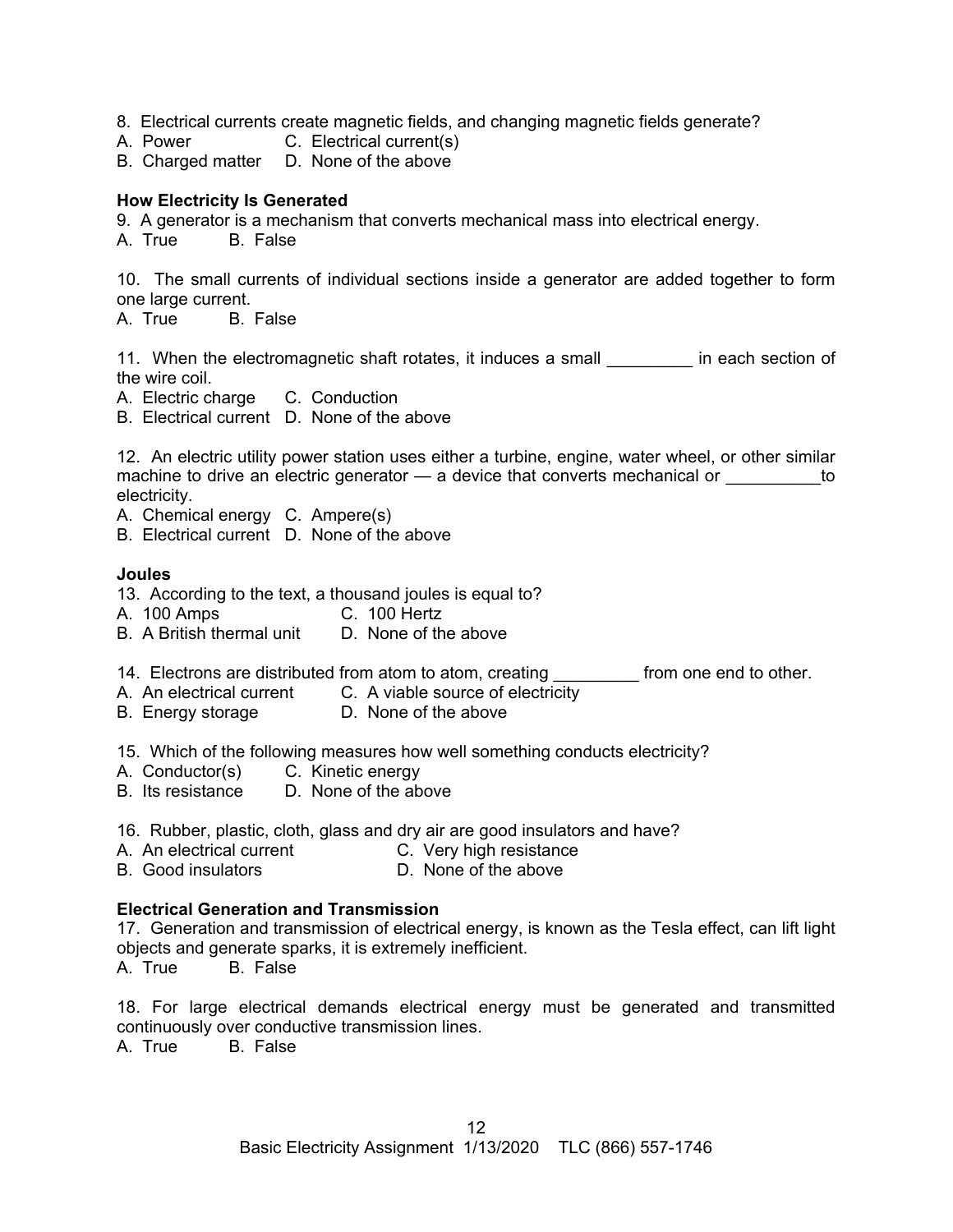- 19. It was not until the discovery of the voltaic pile in the eighteenth century that became available.
- A. An electrical current C. A viable source of electricity
- B. Energy storage D. None of the above

20. Which of the following store energy chemically and make it available on demand in the form of electrical energy?

- A. Conductor(s) C. Kinetic energy battery
- B. The voltaic pile D. None of the above

21. The battery's extending is limited, and once discharged it must be disposed of or recharged.

- A. An electrical current C. A viable source of electricity
- B. Energy storage D. None of the above

22. The modern steam turbine developed by Sir Charles Parsons generates about 80 percent of the electric power in the world using?

- A. Natural resources C. A variety of heat sources
- B. Energy **D. None of the above**

#### **Faraday's Homopolar Disc Generator**

23. Generators rely on Faraday's electromagnetic principle that a conductor linking a changing magnetic field induces a \_\_\_\_\_\_\_\_\_\_\_\_\_\_\_\_across its ends.

- A. Potential difference C. The form of electrical energy
- B. Charge **D. None of the above**

24. The transformer intended that electrical power could be transmitted more efficiently at a higher voltage but?

- A. High electrical current C. Lower current
- B. Poor insulators D. None of the above

#### **Common electrical units used in formulas and equations are:**

25. Which of the following is a unit of electrical potential or motive force - potential is required to send one ampere of current through one ohm of resistance?

- A. Volt C. Ohm
- B. Watt D. None of the above
- 26. Which of the following is a unit of resistance?
- A. Volt C. Ohm
- B. Watt D. None of the above
- 27. Power Factor is a ratio of watts to?
- A. Kilovolt Ampere C. Power Factor
- B. Volt amperes D. None of the above
- 28. Which of the following are units of current?
- A. Kilovolt Amperes C. Amperes
- B. Watts D. None of the above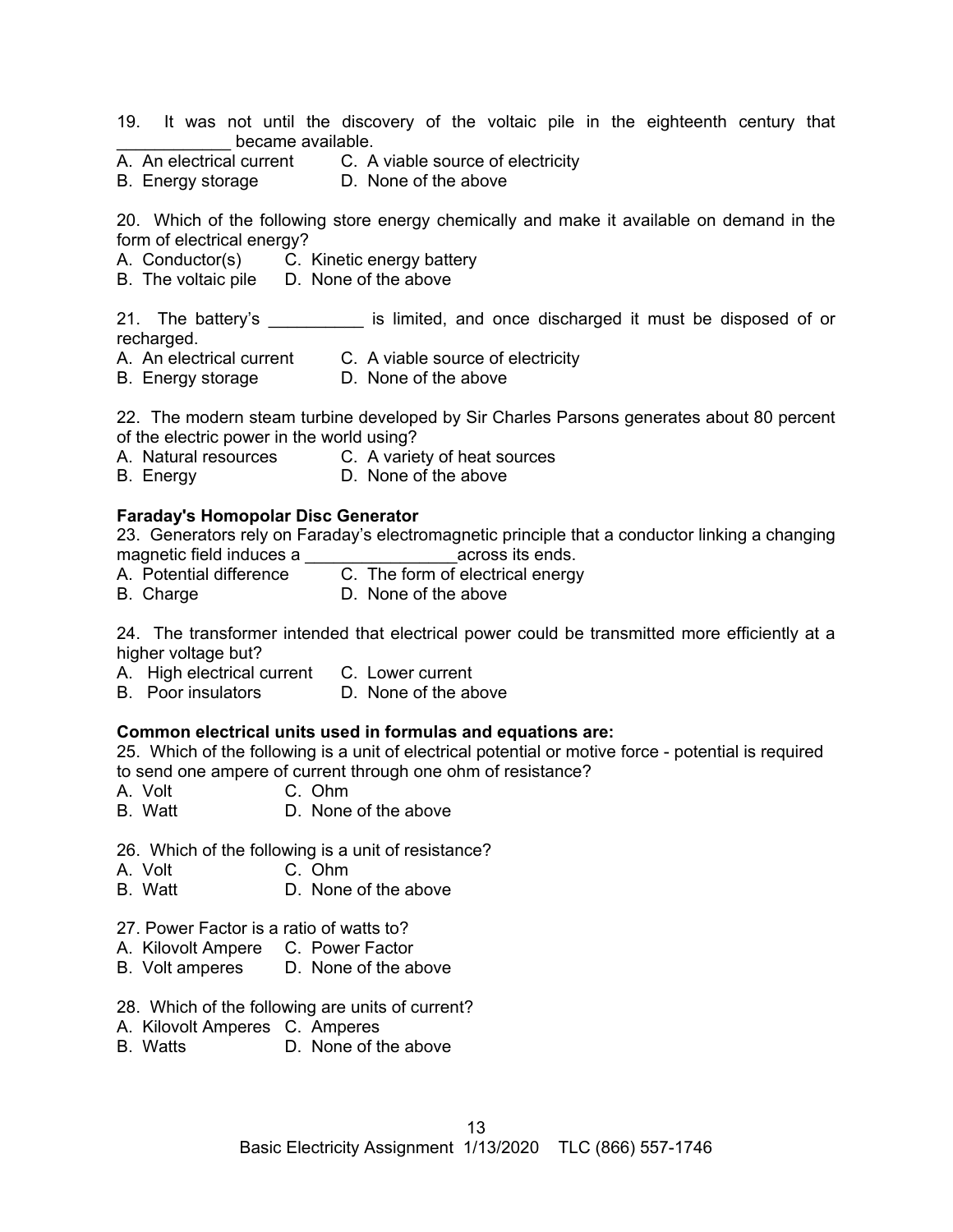29. Which of the following is the unit of electrical energy or power?

- A. Ampere C. Static electricity
- B. Watt D. None of the above

30. Which of the following is a product of volts and amperes as shown by a voltmeter and ammeter - in direct current systems the volt ampere is the same as watts or the energy?

- A. Volt C. Volt Ampere
- B. Kilovolt Ampere D. None of the above
- 31. According to the text, a Kilovolt Ampere one kilovolt ampere is known as?
- A. 500 Volts C. KVA
- B. 1,000 Watt D. None of the above

#### **Static and Current Electricity**

32. Static electricity is an imbalance of electric charges within or on the surface of a material.

A. True B. False

33. Static electricity charge remains until it is able to move away by means of an electric current or?

A. Current electricity C. Electrical discharge

B. Release D. None of the above

34. Which of the following is named in contrast with current electricity, which flows through wires or other conductors and transmits energy?

- A. Amperes C. Static electricity
- B. Wattage D. None of the above

## **Contact-induced Charge Separation**

35. Which of the following can be exchanged between materials on contact?

- A. Electron(s) C. Piezoelectric charge
- B. The triboelectric effect D. None of the above

36. Which of the following is the main cause of static electricity as observed in everyday life?

- A. Electron(s) C. Piezoelectric charge
- B. The triboelectric effect D. None of the above

37. Which of the following causes your hair to stand up and causes static cling?

- A. Electron(s) C. Contact-induced charge separation
- B. Piezoelectric effect D. None of the above

## **Electromagnets and Electromagnetism**

#### **Magnetic field circles around a current**

38. Ørsted's slightly obscure words were that " acts in a revolving manner."

- A. Electric conflict C. The electric conflict
- B. A positive current D. None of the above

39. Magnetic fields exist around all sides of a wire carrying an electric current and there is a direct relationship between electricity and magnetism.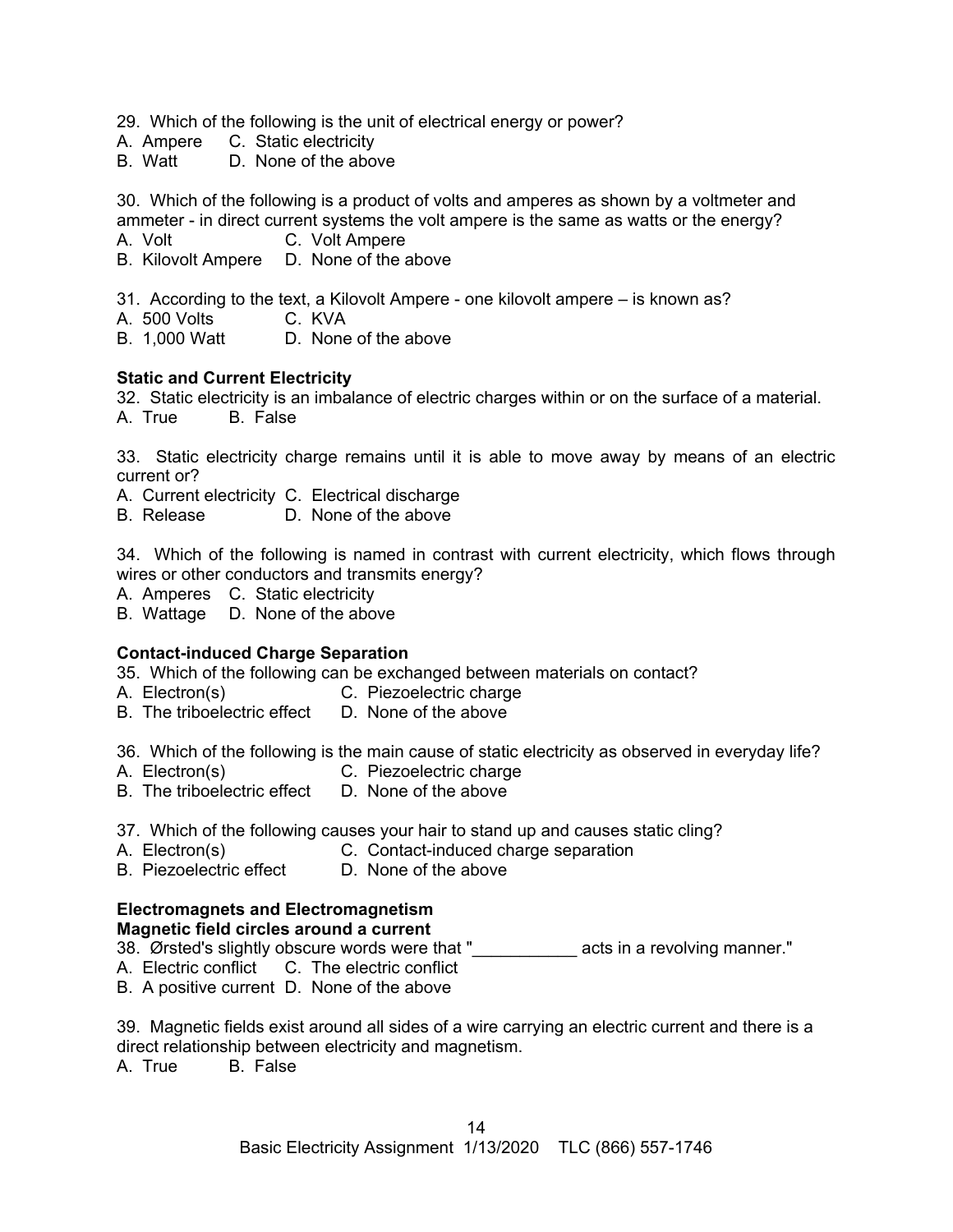40. In Ørsted's experiments, the force on the compass needle did not direct it to or away from the current-carrying wire, but acted at right angles to it.

A. True B. False

41. The force was not dependent on the direction of the current, for if the flow was reversed, then the force remained the same.

A. True B. False

#### **Electric Current**

42. The movement of electric charge is known as an electric current, the intensity of which is usually measured in amperes.

A. True B. False

43. Which of the following can consist of any moving charged particles?

- A. Current C. Electrical conduction
- B. Speed of light D. None of the above

44. Which of the following is defined as having the same direction of flow as any positive charge it contains?

- A. Electric conflict C. Electrical spark(s)
- B. A positive current D. None of the above

45. The movement of negatively charged electrons around an electric circuit, one of the most familiar forms of current, is thus deemed positive in the opposite direction to that of the?

- 
- A. Electrons C. Positive-to-negative convention
- B. Electromagnetic emissions D. None of the above

46. Which of the following can consist of a flow of charged particles in either direction or even in both directions at once, depending on the conditions?

- 
- A. Electrons C. Positive-to-negative convention
- B. Electromagnetic emissions D. None of the above

47. Which of the following passes through a material is termed electrical conduction?

- A. Electric current C. Metallic conduction
	-
- B. Electromagnetic current D. None of the above

48. Which of the following is where electrons flow through a conductor such as metal, and electrolysis?

- A. Electric current C. Metallic conduction
- B. Electromagnetic current D. None of the above

49. While the particles themselves can move rather slowly, sometimes with an average drift velocity only fractions of a millimeter per second, the electric field that drives them itself propagates at close to the?

- 
- A. Speed of light C. Electric power
- B. Electromagnetic emissions D. None of the above

#### **What is Electric Power?**

50. Electric power is the rate at which electric energy is transported by an electric circuit.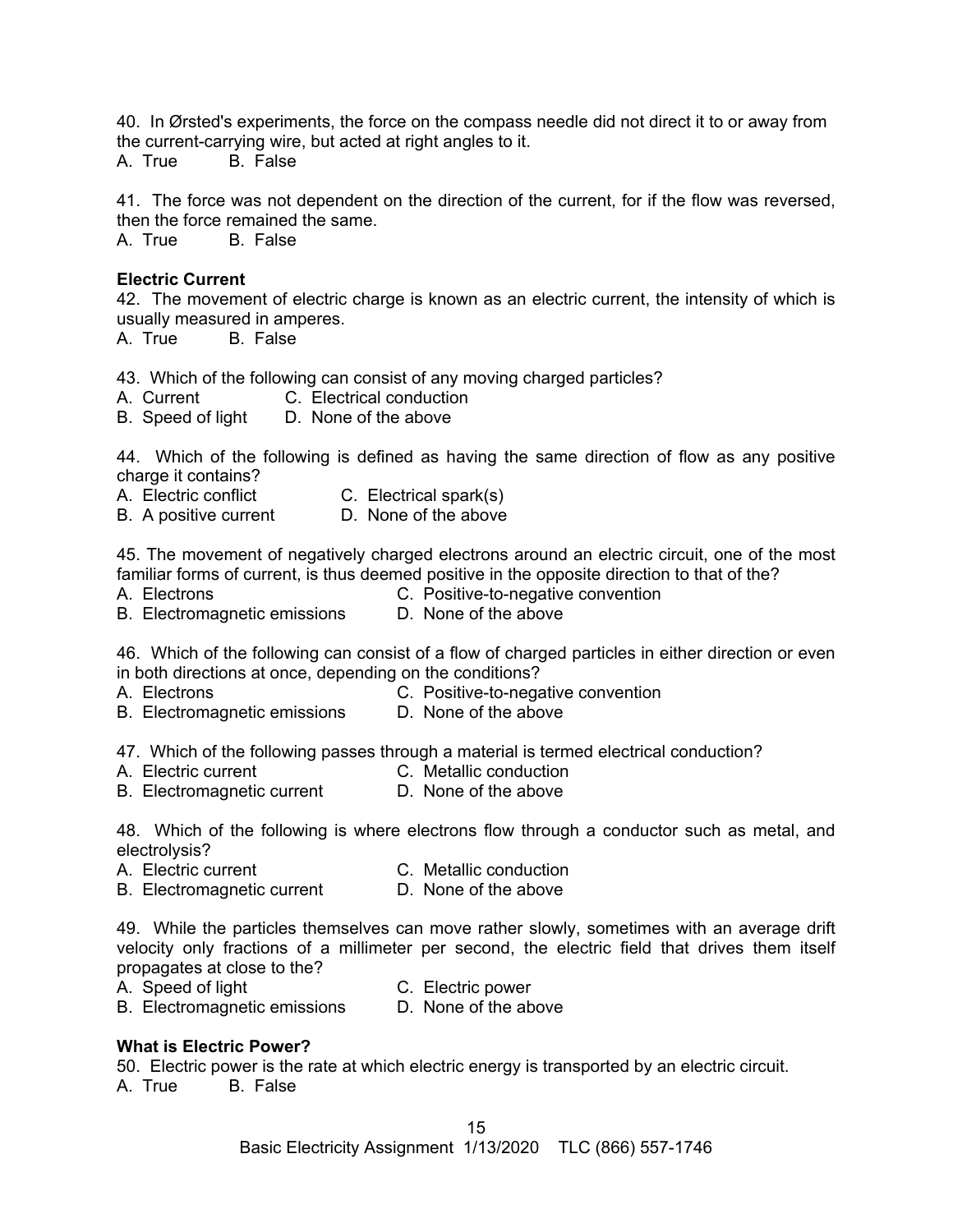51. The SI unit of power is the watt, one joule per second.

A. True B. False

## **Water and Electrical Principles are Very Similar**

52. The electronic–hydraulic analogy is the most widely used analogy for "Hydraulic fluid" in a metal conductor.<br>A. True B

**B.** False

53. Electricity was understood to be a kind of energy, and the names of certain electric quantities are derived from heating equivalents.<br>A True B False

B. False

54. Since electric current is invisible and the processes at play in electronics are often difficult to demonstrate, the various electronic components are represented by?

A. Volts **C.** Hydraulic equivalents

B. Hydraulic ohm analogy D. None of the above

## **Basic Ideas**

55. Large tanks of water are held up high, or are filled to differing water levels, and the potential energy of the water head is the pressure source.

A. True B. False

56. Flow and pressure variables can be calculated in fluid flow network with the use of the?

- A. Electron fluids C. Hydraulic ohm analogy
- B. Pressures D. None of the above

## **Component Equivalents**

57. If water is flowing horizontally, so that the force of gravity can be overlooked, and then electric potential is equivalent to?

A. Nothing to the circuit C. Pressure

B. Force of gravity D. None of the above

58. Electric potential: In general, it is equivalent to kinetic energy.

A. True B. False

59. Connecting one end of a wire to a circuit is equivalent to forcibly un-capping one end of the pipe and attaching it to another pipe.

A. True B. False

60. When comparing to a piece of wire, a water pipe should be thought of as having semipermanent caps on the ends.

A. True B. False

61. Memristor is a needle valve operated by a flow meter.

A. True B. False

62. A capacitor cannot "filter out" constant pressure differences.<br>A True B False

 $A$  True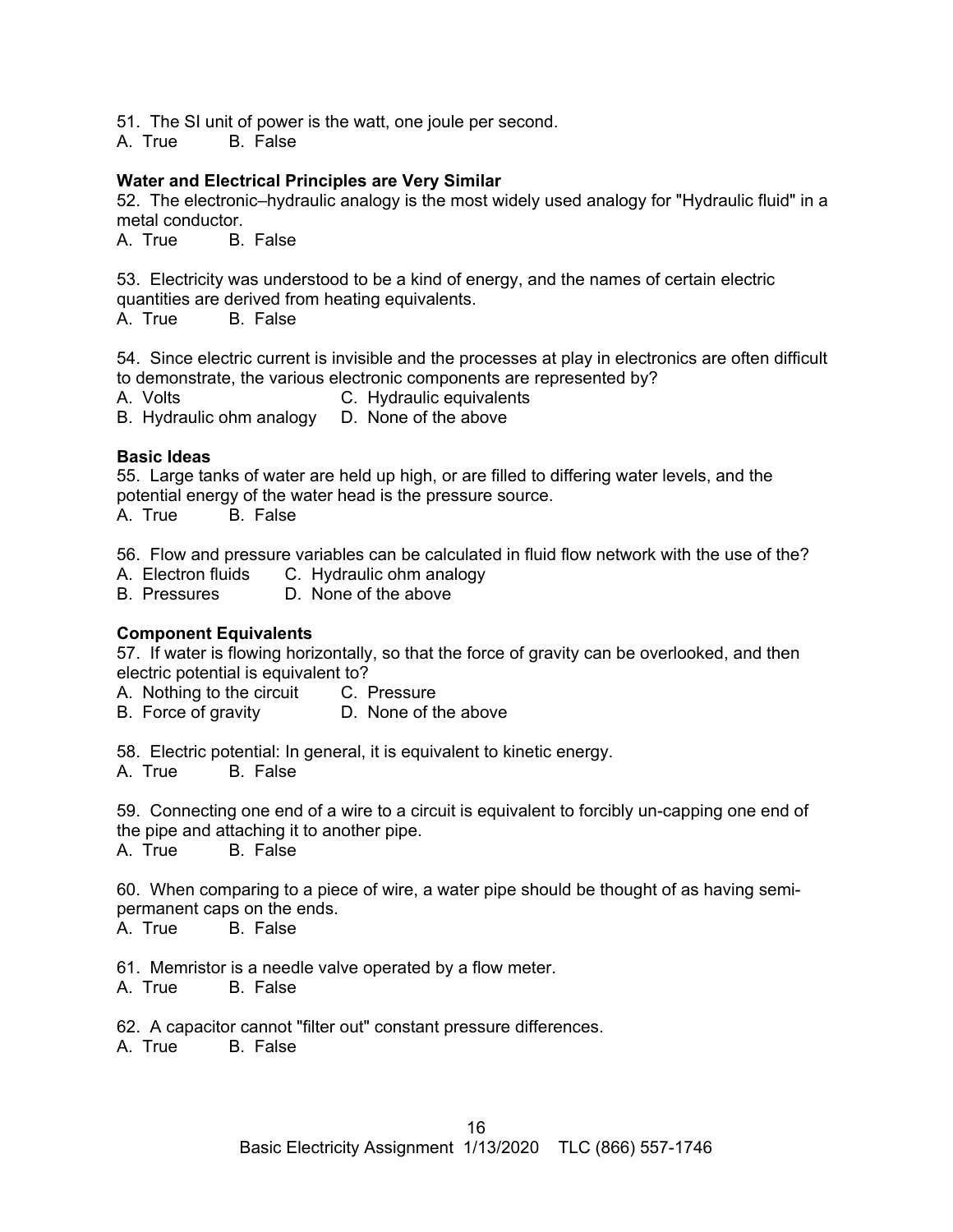| the free end, and?                                                                 | 63. A wire with only one end attached to a circuit will do nothing; the pipe remains capped on                                                           |
|------------------------------------------------------------------------------------|----------------------------------------------------------------------------------------------------------------------------------------------------------|
| B. Force of gravity <b>D.</b> None of the above                                    | A. Voltage in a capacitor C. Thus adds nothing to the circuit                                                                                            |
| volumetric quantity of flowing water over time.                                    | 64. Normally measured in amperes, current is equivalent to a fact that is, the                                                                           |
|                                                                                    | A. Stretched rubber C. Hydraulic volume flow rate<br>B. Flow meter D. None of the above                                                                  |
|                                                                                    | 65. A transistor is a valve in which a diaphragm, controlled by a low-current signal moves<br>which affects the current through another section of pipe. |
| A. A plunger<br>B. Voltage in a capacitor D. None of the above                     | C. A needle valve                                                                                                                                        |
| 66. An Inductor is a heavy paddle wheel placed in?                                 |                                                                                                                                                          |
| A. Potential difference C. The current<br>B. Feedback control D. None of the above |                                                                                                                                                          |
| the axle bearings corresponds to?                                                  | 67. The inductor and its blades are analogous to inductance, and friction between its axle and                                                           |
| B. Water level D. None of the above                                                | A. Resistance to current C. The mass and surface area of the wheel                                                                                       |
|                                                                                    | 68. The perfect voltage source, or ideal battery is a dynamic pump with?                                                                                 |
| A. Potential difference C. Water flow<br>B. Feedback control D. None of the above  |                                                                                                                                                          |
| large that the drawn water does not affect the water level.                        | 69. Another analogy is_____________, if one terminal is kept fixed at ground, sufficiently                                                               |
| B. Water level                                                                     | A. Quantity of water C. A large body of water at a high elevation<br>D. None of the above                                                                |
|                                                                                    | 70. All pipes have_____________, just as all wires have some resistance to current.                                                                      |
| A. Quantity of water<br><b>B.</b> Water level                                      | C. Some resistance to flow<br>D. None of the above                                                                                                       |
| 71. Voltage is also called voltage drop or?                                        |                                                                                                                                                          |
| A. Valve assembly<br><b>B.</b> Potential difference                                | C. A positive displacement pump<br>D. None of the above                                                                                                  |
| 72. According to the text, electric charge is equivalent to?                       |                                                                                                                                                          |

- A. Resistance to current C. The mass and surface area of the wheel
- B. Quantity of water D. None of the above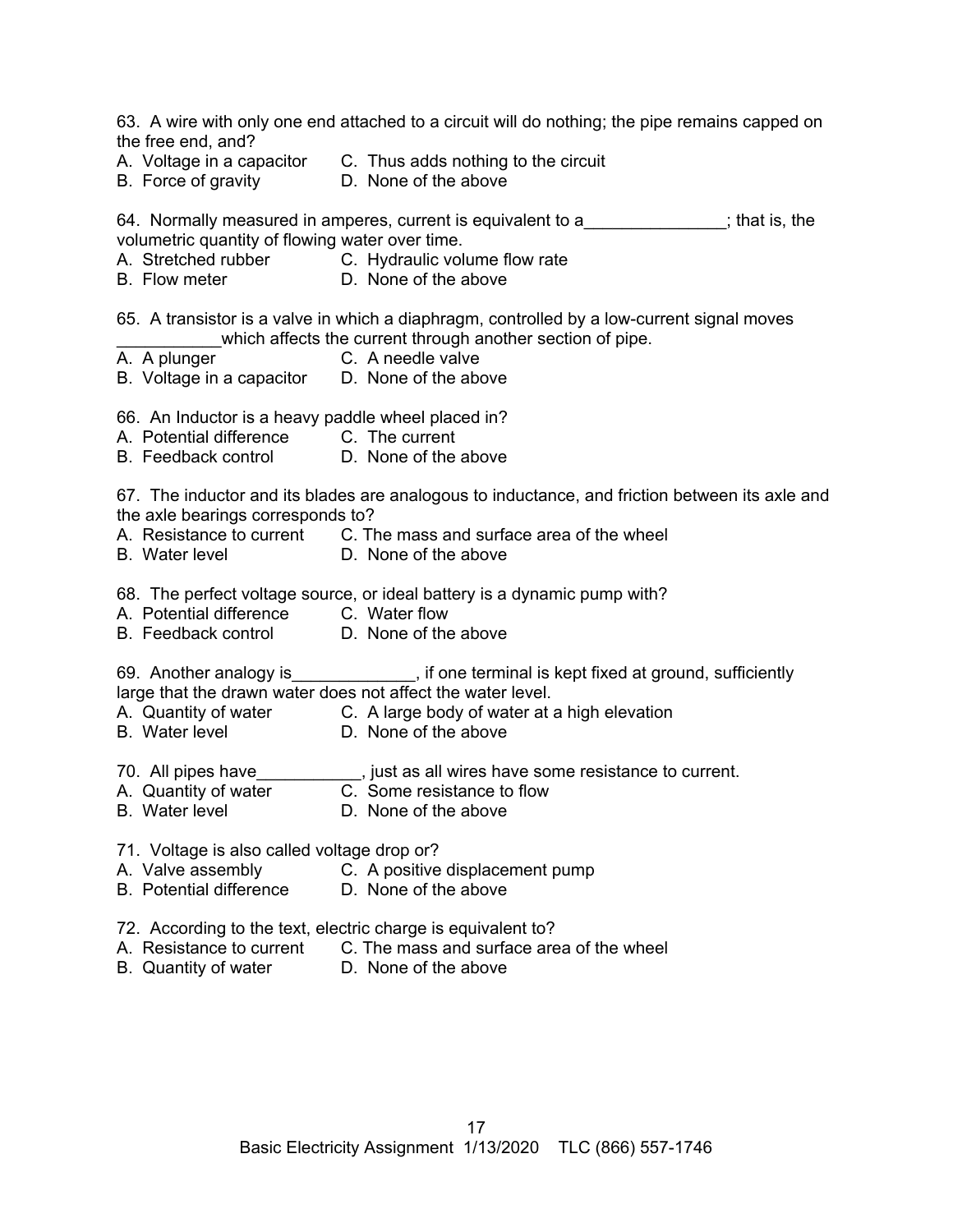73. As with a diode, a small pressure difference is needed before the valve opens. In addition, like a diode, too much reverse bias can damage or destroy the?

A. Valve assembly C. A positive displacement pump<br>B. Feedback control D. None of the above

D. None of the above

74. A resistor is considered a constriction in the bore of the pipe that requires less pressure to pass the same amount of water.

A. True B. False

75. Voltage is the difference in pressure between two points, usually measured in volts. A. True B. False

76. A diode is equivalent to a two-way check valve with a tight valve seal. A. True B. False

#### **Understanding Voltage**

77. Voltage, electrical potential difference, electric tension or electric pressure and measured in units of electric potential.<br>A. True B. False

**B.** False

78. Volts, or joules per coulomb is the electric potential difference between two points, or the difference in electric potential energy of a unit charge transported between two points. A. True B. False

79. Voltage is electric potential energy per unit charge, measured in amps per coulomb. A. True B. False

80. Electric potential is mathematically expressed as the line integral of the electric field and the time rate of change of voltage.

A. True B. False

81. The electric potential of a material is not even a well-defined quantity, since it varies on the subatomic scale.<br>A. True B.

B. False

82. A voltmeter can be used to measure the between two points in a system?

A. Energy C. Voltage

B. Electric potential D. None of the above

83. Voltage can be caused by \_\_\_\_\_\_\_\_\_\_\_\_\_\_\_\_\_\_\_\_\_\_\_\_ or, by electric current through a magnetic field, by time-varying magnetic fields, or some combination of these three.

A. Static electric fields V. Electric potential difference

B. Electromotive force D. None of the above

84. Which of the following is defined so that negatively charged objects are pulled towards higher voltages?<br>A. Voltage

- 
- A. Voltage **C. Electric potential difference** B. Electromotive force D. None of the above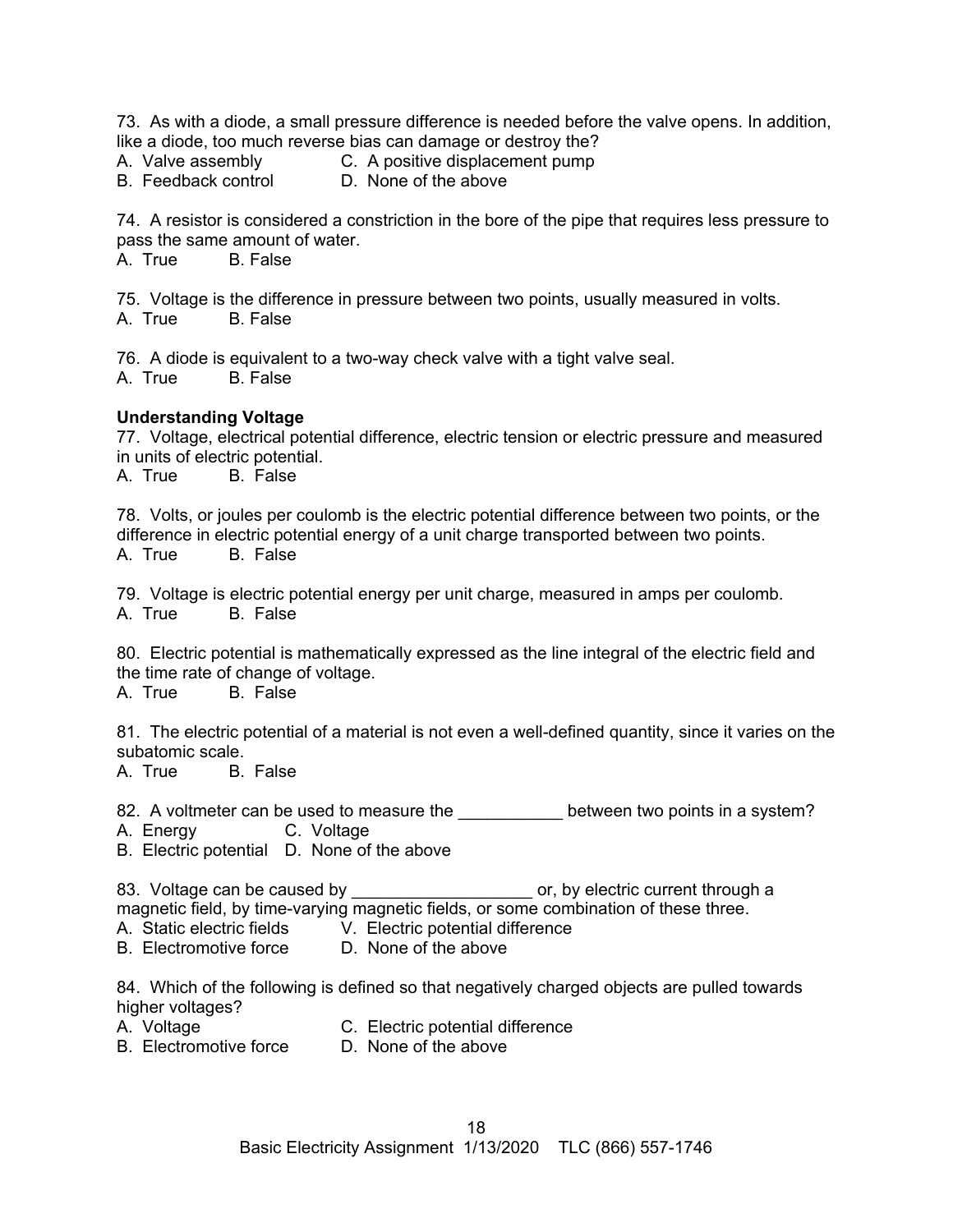85. Which of the following must be distinguished from electric potential energy by noting that the "potential" is a "per-unit-charge" quantity?

- A. Pressure C. Charge
- B. Electric potential D. None of the above

86. Which of the following is equal to the work done per unit charge against a static electric field to move the charge between two points?

- A. Energy C. Voltage
- B. Electric potential D. None of the above

87. Which of the following along with the dynamic electromagnetic field must be included in determining the voltage between two points?

- A. Electric current C. A static (unchanging) electric field
- B. Electromotive force D. None of the above

88. Which of the following is now obsolete but tension is still used?

- A. Pressure C. Charge
- B. Electric potential D. None of the above

89. Which of the following may represent either a source of energy or lost, used, or stored energy?

- A. Voltage **C. Electric potential difference**
- B. Electromotive force D. None of the above

90. Which of the following can flow from lower voltage to higher voltage, but only when a source of energy is present to "push" it?

- A. Pressure C. Charge
- B. Current D. None of the above
- 91. Which of the following is not the only issue determining charge flow?
- A. Electric field **C. Resistance**
- B. Electromotive force D. None of the above

## **Faraday's Law**

92. Any change in the magnetic environment of a coil of wire will cause a  $\sim$ be "induced" in the coil.

- A. Voltage C. Magnetic flux in the loop constant
- B. Magnetic field strength D. None of the above

## **Lenz's Law**

93. When an EMF is generated by a change in magnetic flux according to Faraday's Law, the polarity of the induced EMF is such that it produces a current whose magnetic field opposes the change that produces it.

A. True B. False

94. The induced magnetic field inside any loop of wire always acts to keep the induced electromotive force in the loop constant.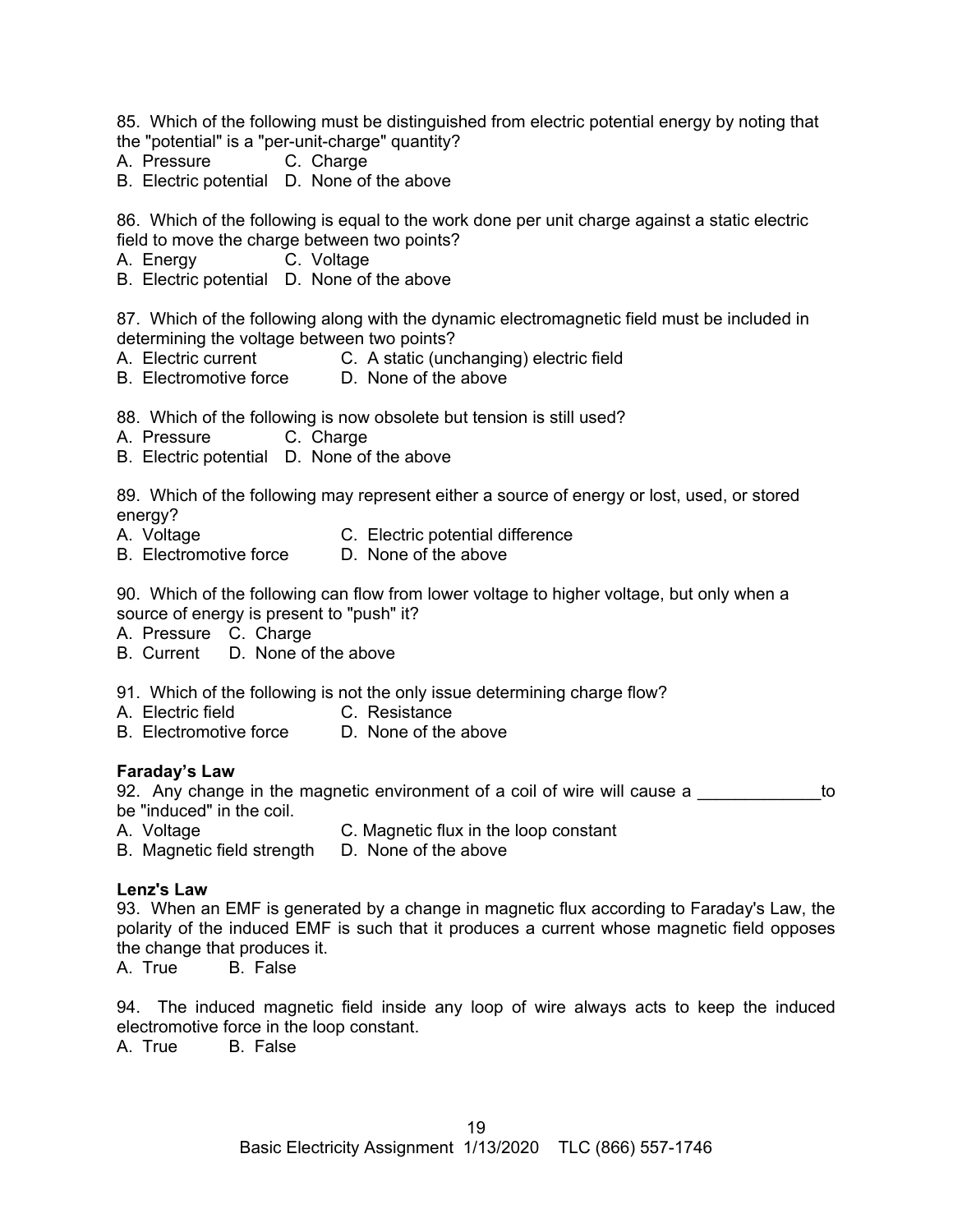## **The most widespread version of Faraday's law states:**

95. Which of the following terms in any closed circuit is equal to the negative of the time rate of change of the magnetic flux through the circuit?

- A. An electromagnet C. The induced electromotive force
- B. Magnetic flux D. None of the above

#### **Electrical Generator**

96. If a wire is connected through magnetic flux in the loop constant, current will flow, and thus electrical energy is generated, converting the mechanical energy of motion to electrical energy. A. True B. False

97. Which of the following generated by Faraday's law of induction due to relative movement of a circuit and a magnetic field?

- A. EMF C. Magnetic flux in the loop constant
- B. Electrical energy D. None of the above

98. An electromotive force is created when a permanent magnet is moved relative to?

- A. An electromotive force C. A conductor
- B. Magnetic flux **D.** None of the above

99. With Faraday's disc example, the disc is rotated in a uniform magnetic field perpendicular to the disc, causing a current to flow in the radial arm due to the?

- A. An electromotive force C. Lorentz force
- B. Magnetic flux D. None of the above

#### **Understanding Resistance**

100. Except in particular superconductor materials, \_\_\_\_\_\_\_\_\_\_generally do not freely flow.

- A. Electron(s) C. Resistance
- B. Potential difference D. None of the above

101. No electrons move at all until the voltage or \_\_\_\_\_\_\_\_\_\_ is very high, typically thousands of volts.

- A. EMF C. Amperes
- B. Size of the charge D. None of the above

102. In those materials with high **the search of the few electrons will move.** 

- A. Amps C. Resistance
- B. Current D. None of the above

103. Resistance is measured in  $\qquad \qquad \text{and is designated by the symbol } Ω \text{ (omega)}.$ 

- A. Ohms C. Potential difference
- B. Size of charge D. None of the above

#### **Measuring Resistance**

104. The symbol "V" is used to represent something called the?

- A. Current difference C. Ampere difference
- B. Potential difference D. None of the above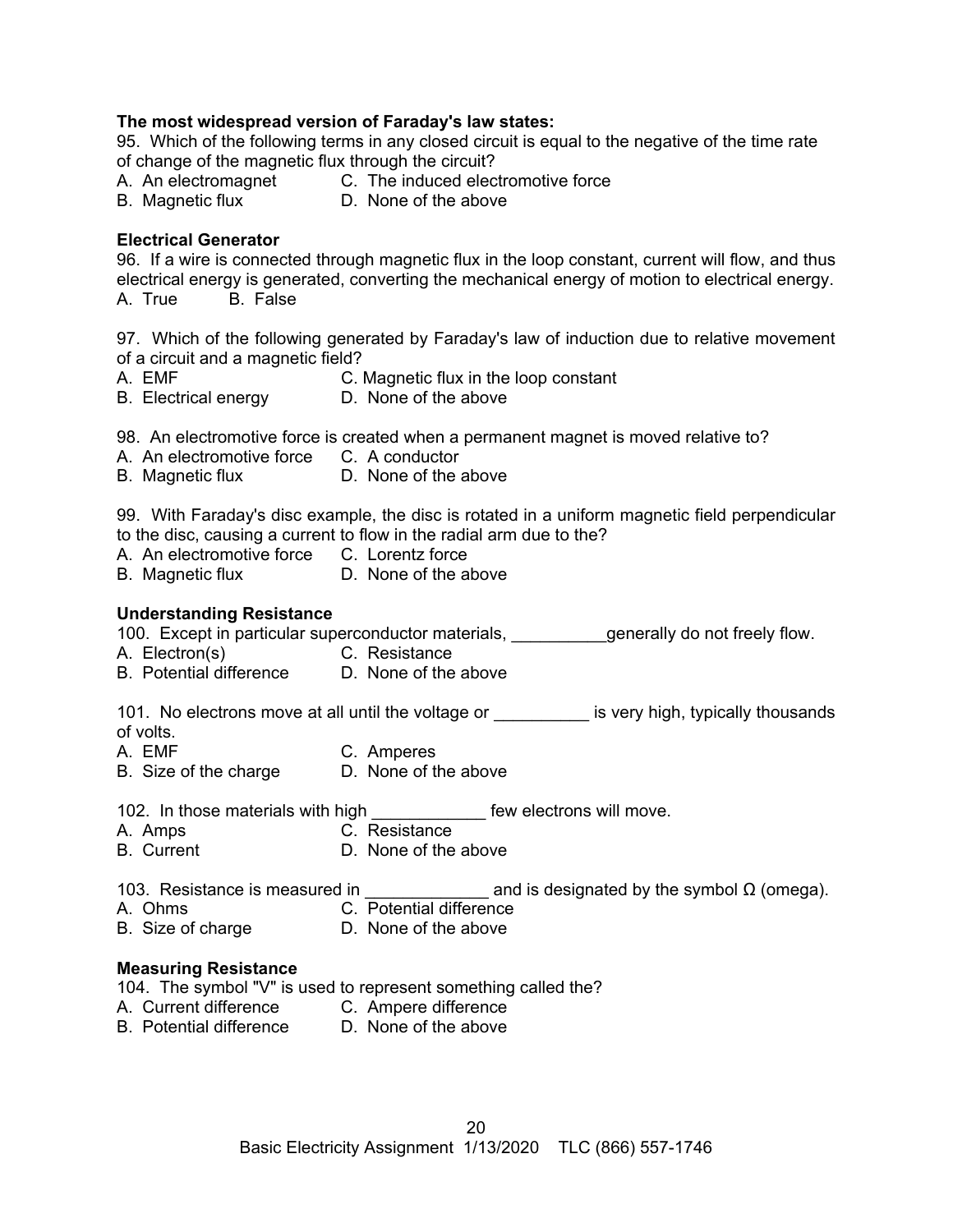105. Which of the following is the amount of work done in moving a charge between two points, divided by the size of the charge?

- -
- A. Current difference C. Ampere difference<br>B. Potential difference D. None of the above B. Potential difference

106. The potential difference is measured in volts, and potential is commonly referred to as voltage. "I" is the symbol for current and "R" is the symbol for the? of the system.

- A. Ohms C. Resistance
	-
- B. Potential difference D. None of the above

107. Current is measured in amperes and resistance is measured in?

- A. Ohms C. Resistance
- B. Potential difference D. None of the above

#### **Ohm's Law tells us that:**

108. Which of the following increases, current decreases; if resistance decreases, current increases?

A. Voltage C. Resistance

B. Size of the charge D. None of the above

109. Current is directly proportional to?

- A. Voltage C. Resistance
- B. Size of the charge D. None of the above

#### **What is Electrical Resistance?**

110. The electrical resistance of an electrical conductor is the opposition to the passage of an electric current through that conductor; the inverse quantity is?

- A. Classical mechanics C. Electrical conductance
- B. Its resistivity D. None of the above

111. Which of the following terms shares some conceptual parallels with the mechanical notion of friction?

- A. Electrical resistance C. Current<br>
B. Electric field vector 
B. None of the above
- B. Electric field vector

112. All materials show some resistance, except for superconductors, which have a?

- A. Resistance of zero C. The charge is negative
- B. Its resistivity **D.** None of the above

113. In other cases of a diode or battery, V and I are not directly proportional, or in other words the I–V curve is not a straight line through the origin, and Ohm's law does not hold, in this case, resistance and **the same in the set of the set of the set of the set of the set of the set of the set of the set of the set of the set of the set of the set of the set of the set of the set of the set of the set** define.

- A. Conductance C. Infinity
- B. Electric field vector D. None of the above

## **Kirchoff's Contribution**

| 114. If the charged object has a     |  |  |  | the force will be in the direction of the |  |
|--------------------------------------|--|--|--|-------------------------------------------|--|
| electric field vector at that point. |  |  |  |                                           |  |

- A. Positive charge **C.** Charge is negative
- B. Its resistivity D. None of the above

## 21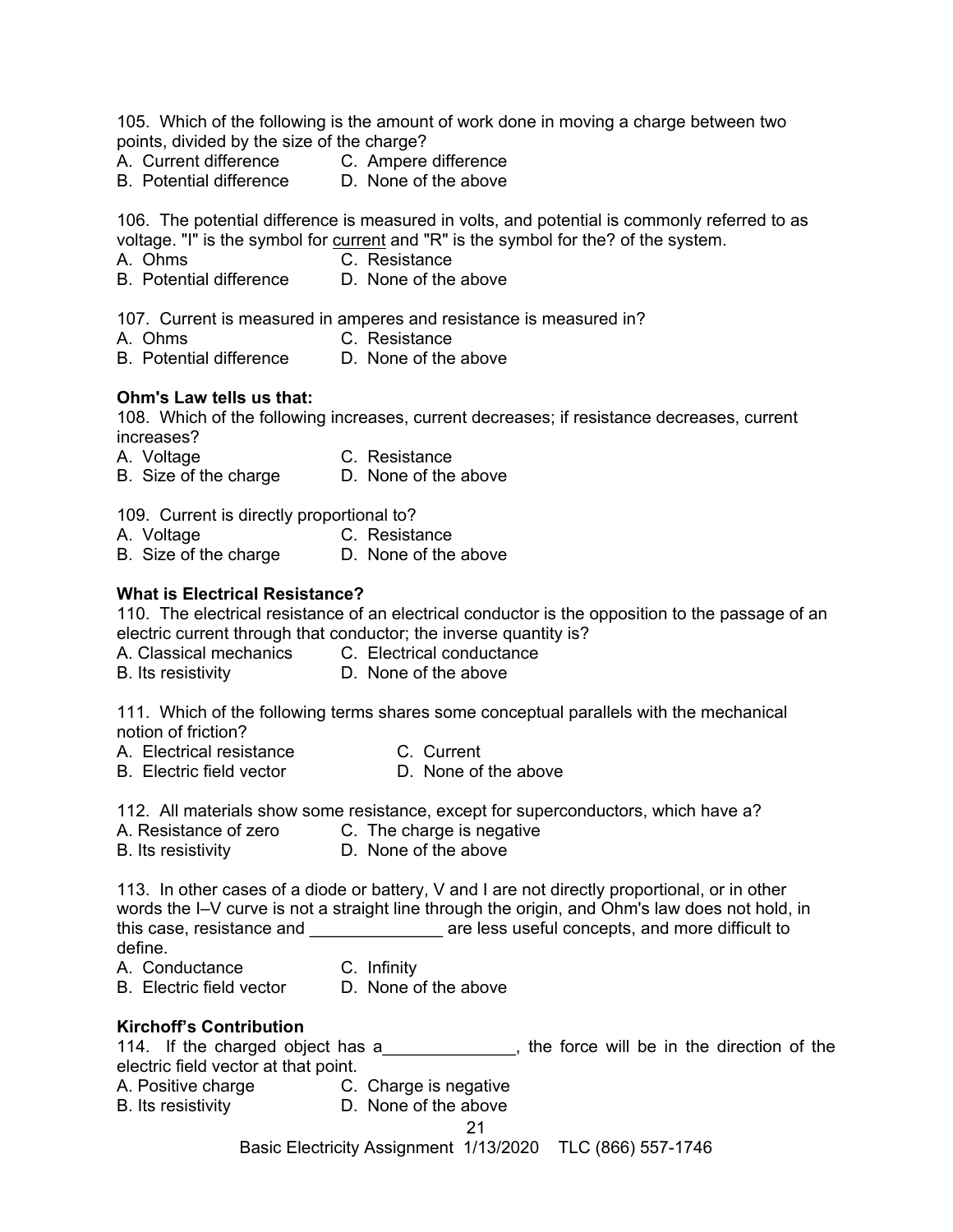115. Which of the following is given by the quantity of the charge multiplied by the magnitude of the electric field vector?

B. Electric field vector

A. Conductance C. The magnitude of the force<br>B. Electric field vector D. None of the above

116. A net force acting on an object will cause it to accelerate, as explained by that explores concepts such as force, energy, potential etc.

- A. Classical mechanics C. The charge is negative
- B. Its resistivity D. None of the above

117. Which of the following terms at infinity is assumed to be zero?

- A. Conductance C. The electric potential
- B. Electric field vector D. None of the above

#### **Potential Difference**

118. The voltage difference between any two points in a circuit is known as the Potential Difference or?

- A. Voltage Drop C. The charge is negative
- B. Its resistivity D. None of the above

119. Which of the following flows around a circuit in the form of electrical charge, potential difference does not move it is applied?

- A. Conductance C. Infinity
- B. Current D. None of the above

120. Ohm's Law states that for a linear circuit the current flowing through it across it.

A. Electrical resistance C. Is proportional to the potential difference

B. Its resistivity D. None of the above

121. Which of the following terms is usually taken to be at zero volts (0V) and everything is referenced to that common point in a circuit?

- A. Conductance **C.** Ground potential
- B. Electric field vector D. None of the above

122. To complete the analysis, we work backwards to the original circuit, applying Kirchoff's laws: Kirchoff's Current Law: The sum of currents entering a junction must equal the sum of currents leaving that?

A. Voltage difference C. Potential difference

B. Junction D. None of the above

## **Direct Current (DC) or Alternating Current (AC)**

123. Which of the following as produced by example from a battery and required by most electronic devices, is a unidirectional flow from the positive part of a circuit to the negative?

- A. Alternating current C. An electric field
- B. Direct current D. None of the above

124. Which of the following is any current that reverses direction repeatedly; almost always this takes the form of a sine wave?

- A. Alternating current C. An electric field
- B. Direct current **D.** None of the above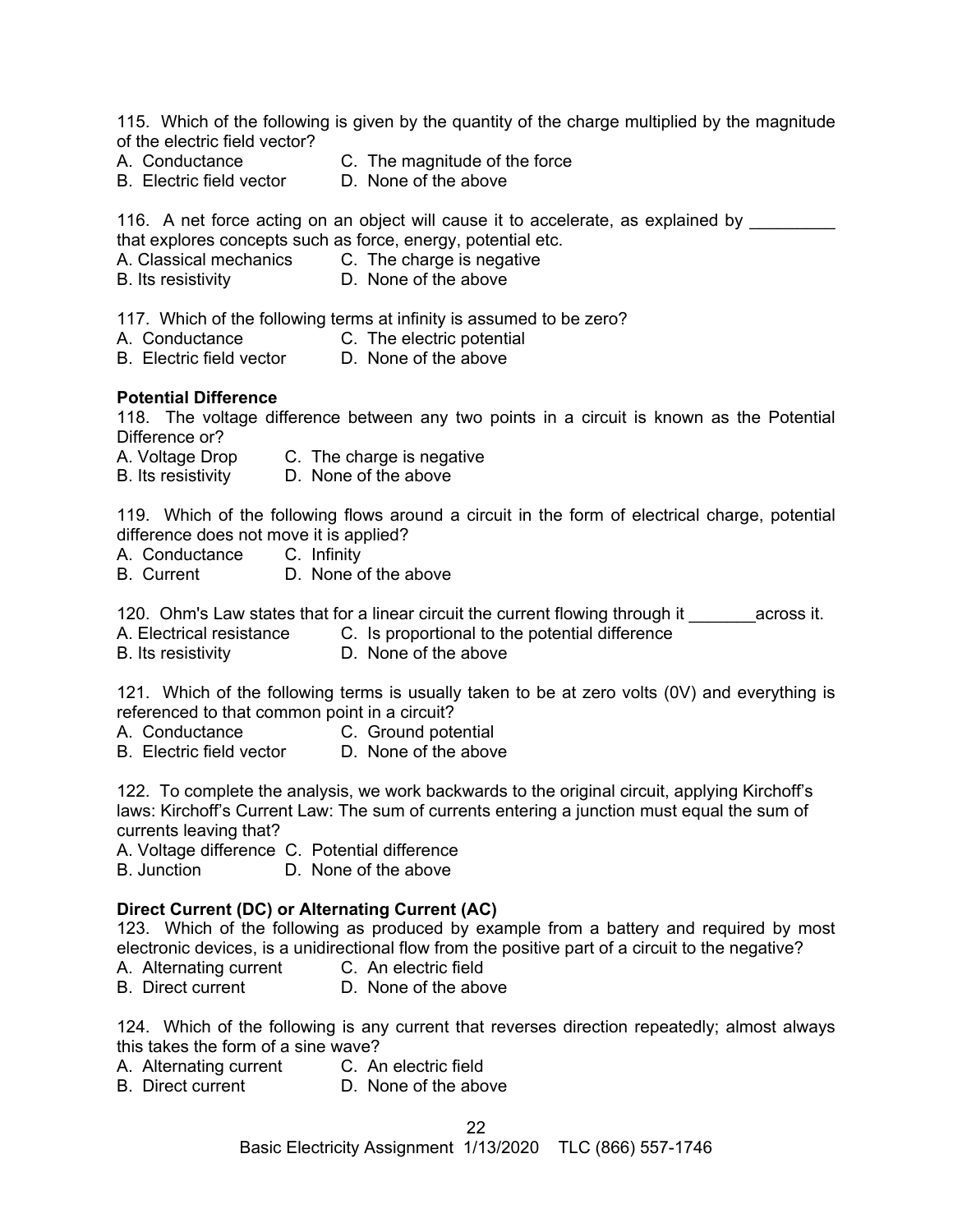125. Alternating current thus pulses back and forth within \_\_\_\_\_\_\_\_\_\_without the charge moving any net distance over time.

- A. Capacitance C. A conductor
- B. Negative D. None of the above

126. It delivers energy in first one direction, and then the reverse, making the time-averaged value of **the is zero.** 

A. Lines of force C. An alternating current

B. Electric field D. None of the above

127. Which of the following is affected by electrical properties that are not observed under steady state direct current?

- A. Alternating current C. An electric field
- B. Negative D. None of the above

128. These properties are important when circuitry is subjected to \_\_\_\_\_\_\_, such as when first energized.

A. Lines of force C. Transients

B. Energy in first one direction D. None of the above

129. In engineering or household applications, current is often described as being either direct current (DC) or alternating current (AC).

A. True B. False

#### **Electric Field**

130. The study of electric fields created by stationary charges is called electrostatics. The field may be visualized by a set of imaginary lines whose direction at any point is the same as that of the field.

A. True B. False

131. A hollow conducting body carries all its charge on its outer surface. The field is therefore zero at all places inside the body.

A. True B. False

132. There is a finite limit to the electric field strength that may be withstood by any medium. A. True B. False

133. The voltage of a large lightning cloud may be as high as 100 MV and have discharge energies as great as 250 kWh. A. True B. False

134. Which of the following is created by a charged body in the space that surrounds it, and results in a force exerted on any other charges placed within the field?

A. Alternating current field C. An electric field

B. Negative field **D.** None of the above

135. The electric field acts between two charges in a similar manner to the way that the between two masses.

A. Lines of force C. Gravitational field acts

B. Electric field D. None of the above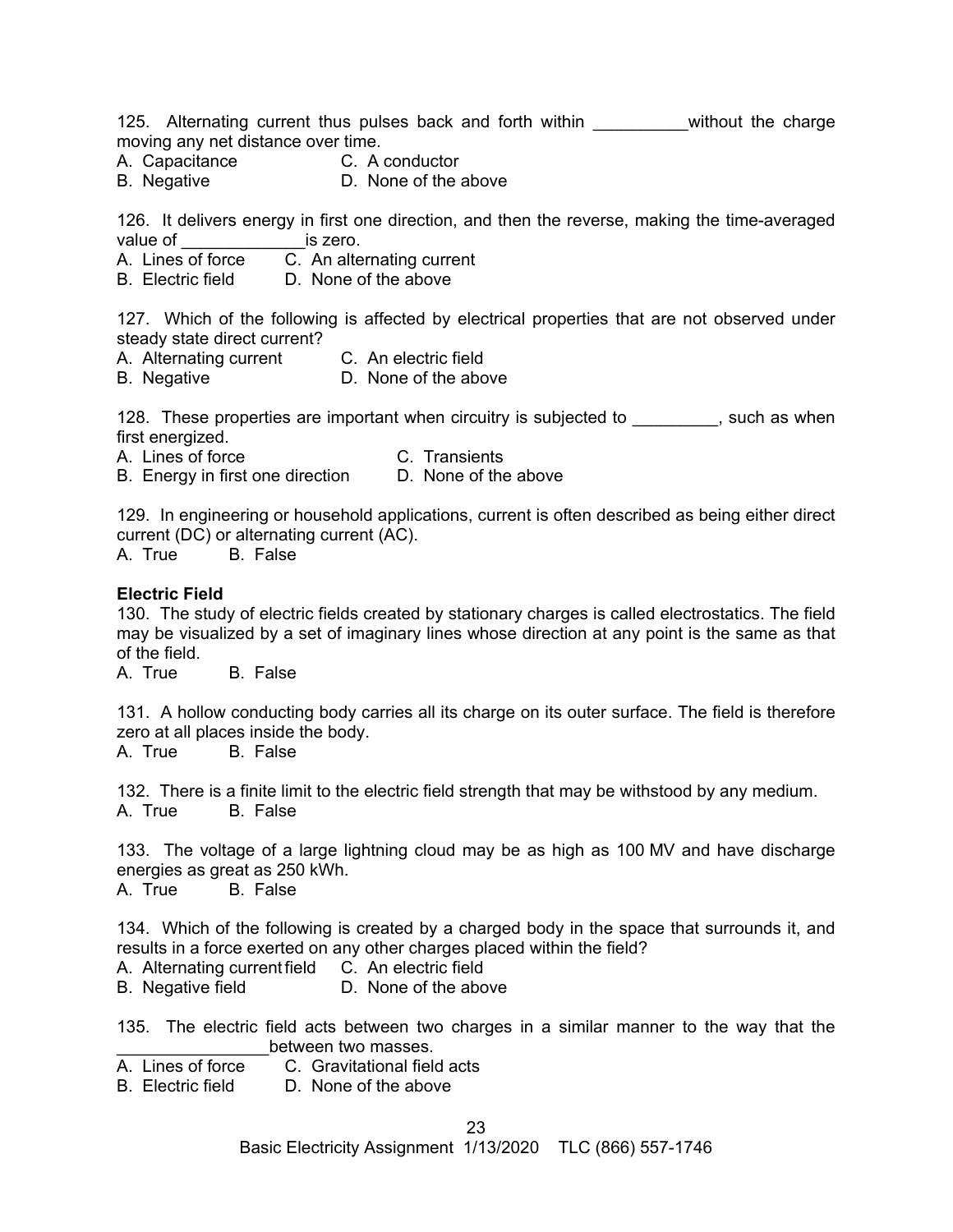136. Which of the following always acts in attraction, drawing two masses together, while the electric field can result in either attraction or repulsion?

- A. Capacitance C. Gravity
- B. Negative D. None of the above

137. Which of the following at a distance is usually zero?

- A. Lines of force **C. Transients**
- B. Electric field **D. None of the above**

138. Which of the following varies in space, and its strength at any one point is defined as the force that would be felt by a stationary, negligible charge if placed at that point?

- A. Alternating current C. An electric field
- B. Capacitance D. None of the above

139. Which of the following must be vanishingly small to prevent its own electric field disturbing the main field?

- A. Test charge C. Energy in first one direction<br>B. Electric field D. None of the above
- D. None of the above

140. As the electric field is defined in terms of force, and force is a vector, so it follows that an electric field is also a vector, having both magnitude and direction, it is called?

- A. Capacitance C. A vector field
- B. Negative **D.** None of the above

141. Which of the following emanating from stationary charges have several key properties: first, that they originate at positive charges and terminate at negative charges?

- A. Lines of force **C.** Field lines
- B. Electric field D. None of the above

142. This operating principal of the Faraday cage is a conducting metal shell that isolates its interior from?

- A. Outside electrical effects C. This principle
- B. Electrical breakdown D. None of the above

143. Which of the following are important when designing items of high-voltage equipment?

- A. Electric field strength C. The principles of electrostatics
- B. Electrical breakdown D. None of the above
- 144. Air tends to arc across small gaps at  $\blacksquare$  which exceed 30 kV per centimeter.
- A. Electric field strengths C. 10,000 volts
- B. 100 amps D. None of the above

145. Which of the following is greatly affected by nearby conducting objects, and it is particularly intense when it is forced to curve around sharply pointed objects?

- A. The field strength C. Potential of the surface
- B. Electrical breakdown D. None of the above

## **Electric Potential**

146. Which of the following was formally defined as the force exerted per unit charge?

- A. The electric field C. Potential of the surface
- B. Potential D. None of the above

## 24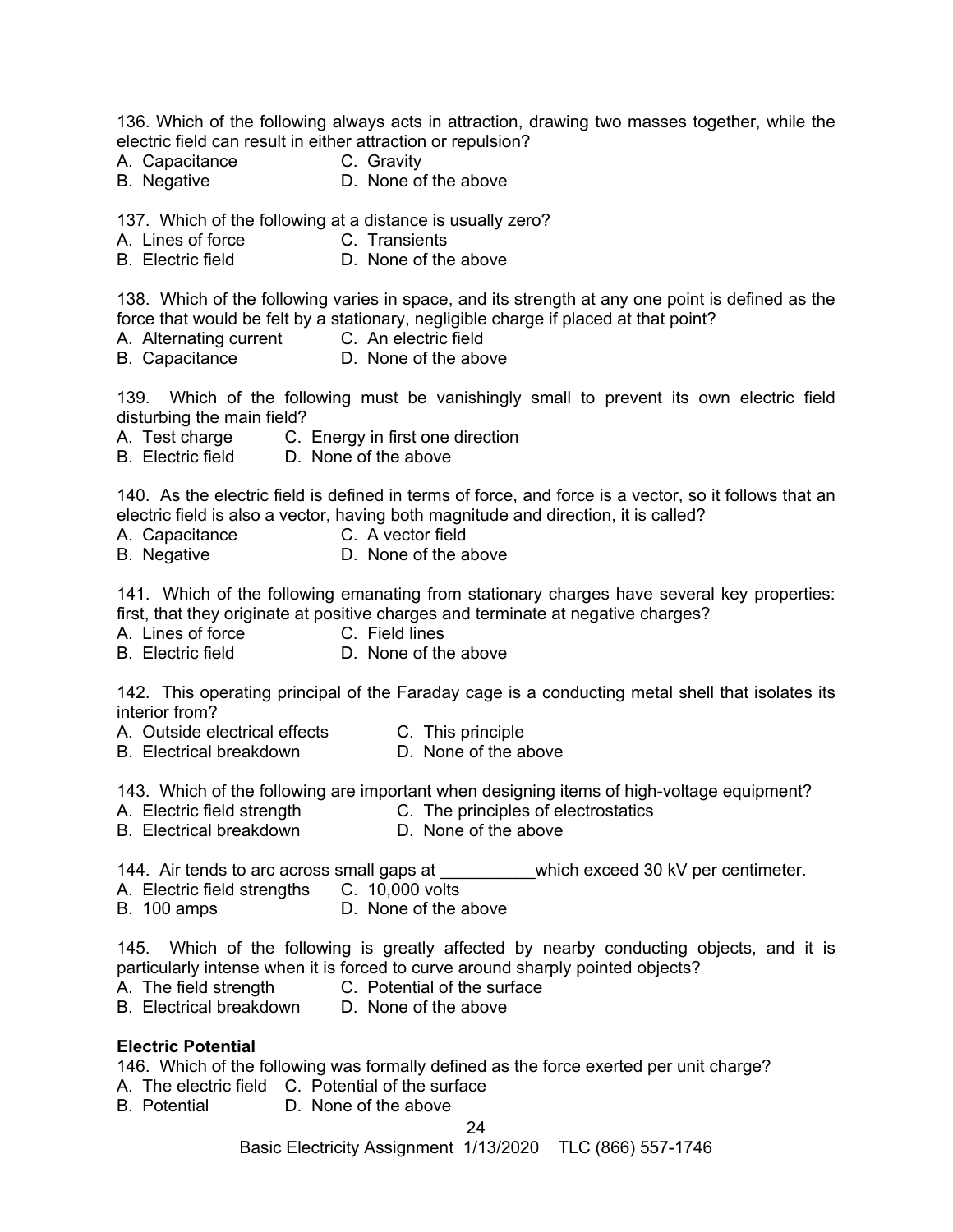147. Where the equipotentials lie closest together and usually expressed in volts per meter, the same is the line of greatest slope of potential.<br>A Vector direction of the field C. Electrically unclear-

B. Electric potential difference

C. Electrically uncharged—and unchargeable<br>D. None of the above

148. This definition of potential, while formal, has little practical application, and a more useful concept is that of electric potential difference, and is the energy required to move a unit charge between?

- A. Electrically uncharged—and unchargeable C. Two specified points
- B. Electric potential difference **D.** None of the above

149. Which of the following has the special property that it is conservative, which means that the path taken by the test charge is irrelevant?

- A. Potential of the surface C. An electric field
- B. Potential **D.** None of the above

150. Which of the following is closely linked to that of the electric field?<br>A. Two specified points C. Electrically uncharged—and un

C. Electrically uncharged—and unchargeable

B. The concept of electric potential D. None of the above

151. The electric potential at any point is defined as the energy required to bring a unit test charge from example in the slowly to that point?

A. An electric field C. Potential of the surface

B. An infinite distance D. None of the above

152. Which of the following is so strongly identified as the unit of choice for measurement and description of electric potential difference?

A. Volt C. Potential of the surface

B. Electric potential difference D. None of the above

153. It is useful to define a common reference point to which potentials may be expressed and compared. While this could be at infinity, a much more useful reference is the?

- A. An electric field C. Potential of the surface<br>B. Earth itself D. None of the above
- D. None of the above

154. Earth is therefore electrically uncharged—and unchargeable and assumed to be an infinite source of equal amounts of?

A. Potential C. Positive and negative charge

B. Electric potential difference D. None of the above

155. Electric potential is a scalar quantity, that is, it has only magnitude and not direction. A. True B. False

156. A small charge placed within an electric field experiences a pressure, and to have brought that charge to that point against the pressure requires a charge.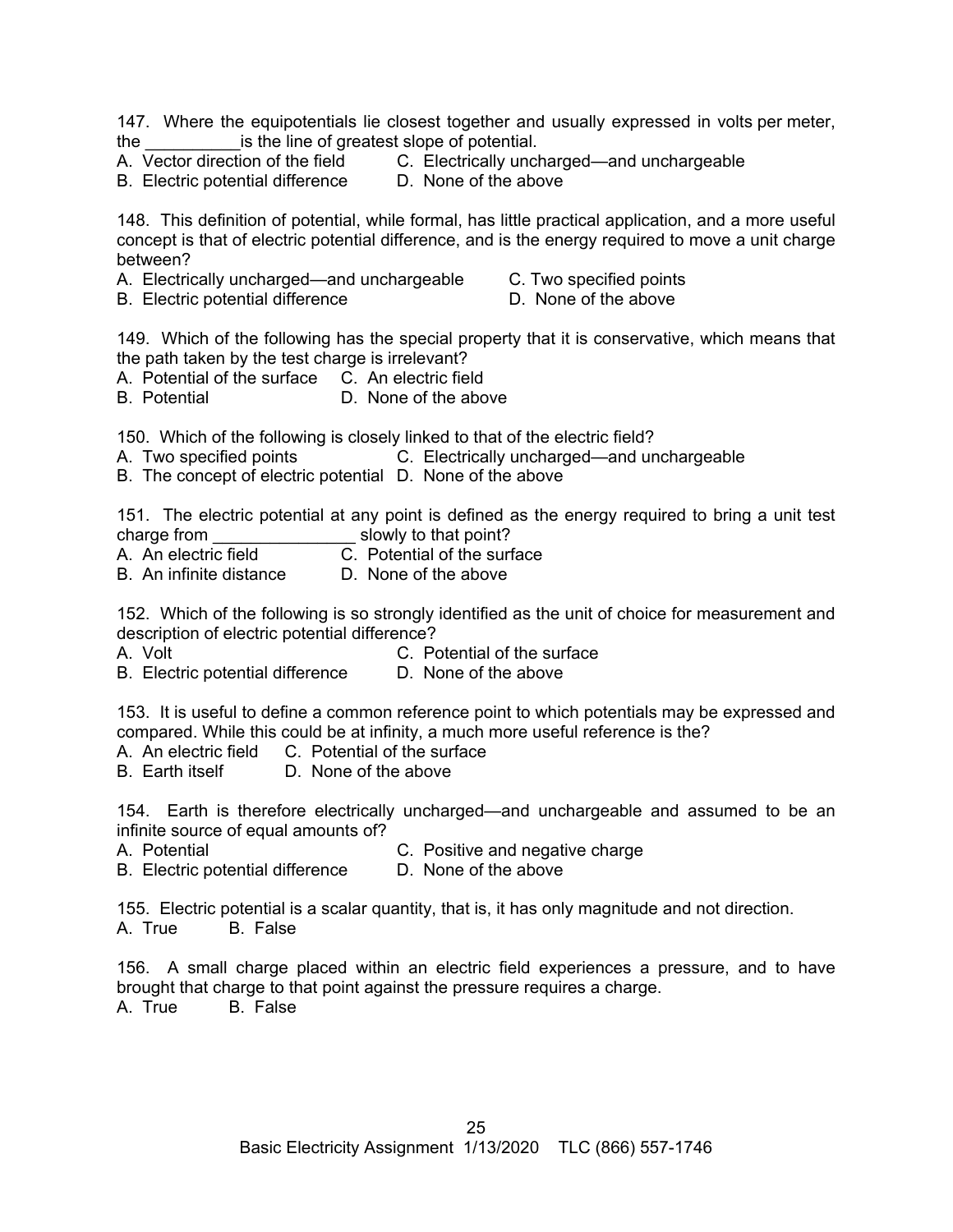## **Understanding Single-Phase Power**

157. Which of the following refers to the distribution of alternating current electric power using a system in which all the voltages of the supply vary in unison?

- A. High power systems C. Single-phase electric power
- B. Double phase D. None of the above

158. Which of the following is used when loads are mostly lighting and heating, with few large electric motors?

- A. Single-phase distribution C. Double-phase power distribution
- B. Poly-phase distribution D. None of the above

159. Which of the following connected to an alternating current electric motor does not produce a revolving magnetic field?

- A. High power systems C. Voltages of the supply vary in unison
- B. A single-phase supply **D.** None of the above

160. Which of the following represents the currents in each conductor reach their peak instantaneous values sequentially?

- A. Three phase(s) C. Single-phase distribution
- B. Moly-phase distribution D. None of the above

161. Which of the following represents the three supply conductors are offset from one another in time by one-third of their period?

- A. Three-phase service C. The waveforms
- B. Single phase D. None of the above

162. Which of the following are connected to windings around the interior of a motor stator, they produce a revolving magnetic field; such motors are self-starting?

- A. Three phase(s) C. Squirrel cage
- B. Poly-phase distribution D. None of the above

## **Standard Frequencies of Single-Phase Power**

163. High power systems, say, hundreds of kVA or larger, are nearly always?

- A. Three-phase C. The waveforms of the three supply conductors
- B. High power systems D. None of the above

164. In North America, individual residences and small commercial buildings with services up to about 417 amperes at 240 volts will usually have three-wire single-phase distribution, often with only one customer per distribution transformer.

A. True B. False

165. In densely populated areas of cities, network power distribution is used with many customers and many supply transformers connected to provide hundreds or thousands of kVA, a load concentrated over a few hundred square meters.

A. True B. False

166. Standard frequencies of single-phase power systems are either 50 or 60 Ohms. A. True B. False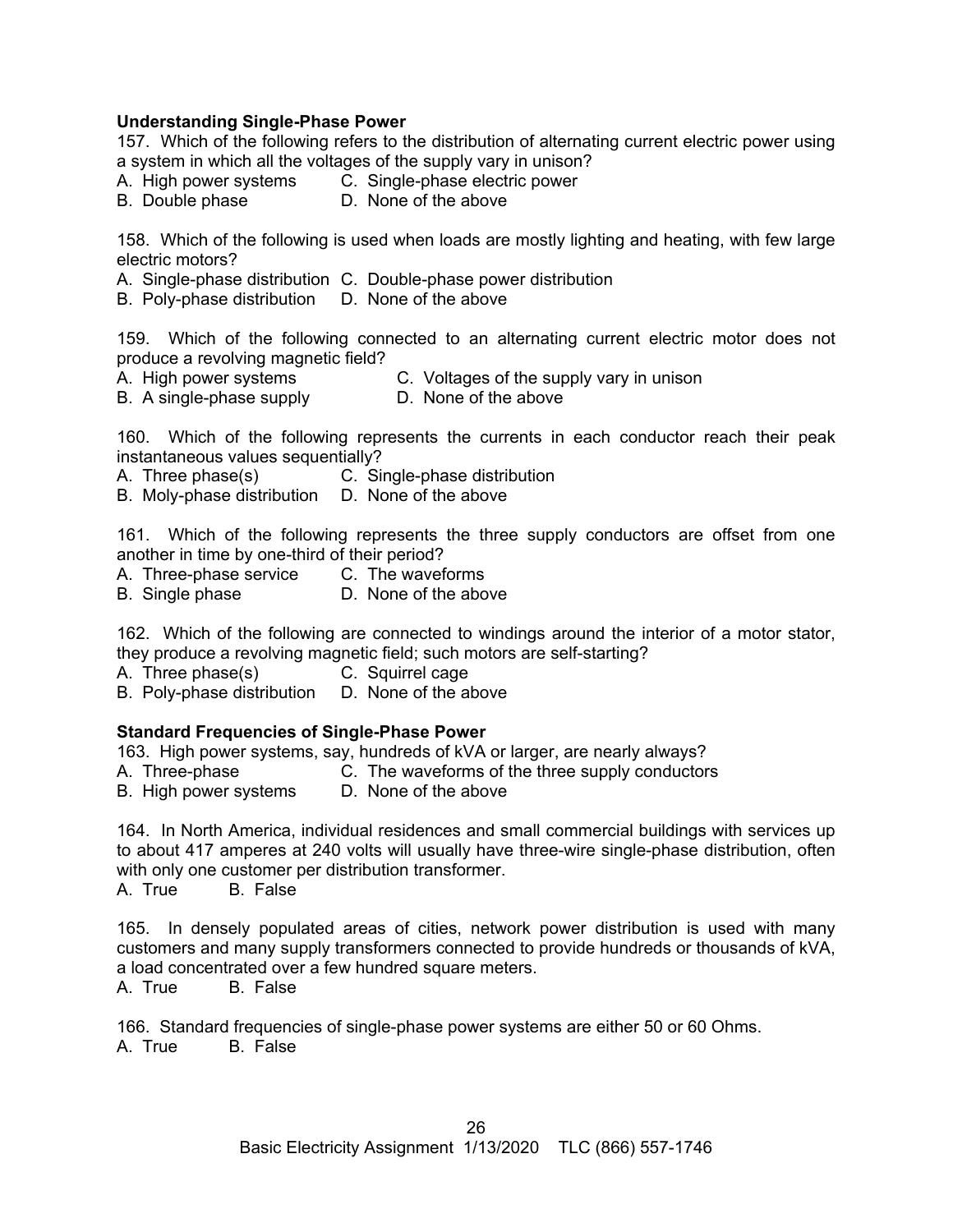167. The lowest supply normally available as single phase varies according to the standards of the electrical utility.

A. True B. False

#### **Understanding Three-Phase Power**

168. The three-phase system was introduced and patented by George Westinghouse.

A. True B. False

169. A hot wire allows the three-phase system to use a higher voltage while still supporting lower-voltage single-phase appliances.

B. False

170. Which of the following represents electric power is a common method of alternatingcurrent electric power generation, transmission, and distribution?

A. Three phase(s) C. Balanced load

B. Di-phase distribution D. None of the above

171. Which of the following are more inexpensive than others because it uses less conductor material to transmit electric power than equivalent single-phase or two-phase systems at the same voltage?

- A. Three-phase system C. Supply conductor
- B. Single phase D. None of the above

172. Which of the following terms has the effect of giving constant power transfer over each cycle of the current and makes it possible to produce a rotating magnetic field in an electric motor?

- A. This delay between phases C. Linear balanced load
- B. The lowest phase order **D.** None of the above

173. Three-phase systems may have a?

- A. Neutral wire **C. Non-linear balanced load**
- B. One phase system D. None of the above

174. In a three-phase system, the same carry three alternating currents (which reach their instantaneous peak values at different times.

A. A balanced load C. Instantaneous peak values

B. Three circuit conductors D. None of the above

175. Taking one conductor as the reference, the other two currents are delayed in time by one-third and two-thirds of one cycle of the?

- A. Electric current C. Lowest phase order
- B. Phase system D. None of the above

176. Which of the following is common not to have a neutral wire as the loads can simply be connected between phases?

- A. High-voltage distribution situations C. Linear balanced load
	-
- B. Two-phase system D. None of the above
-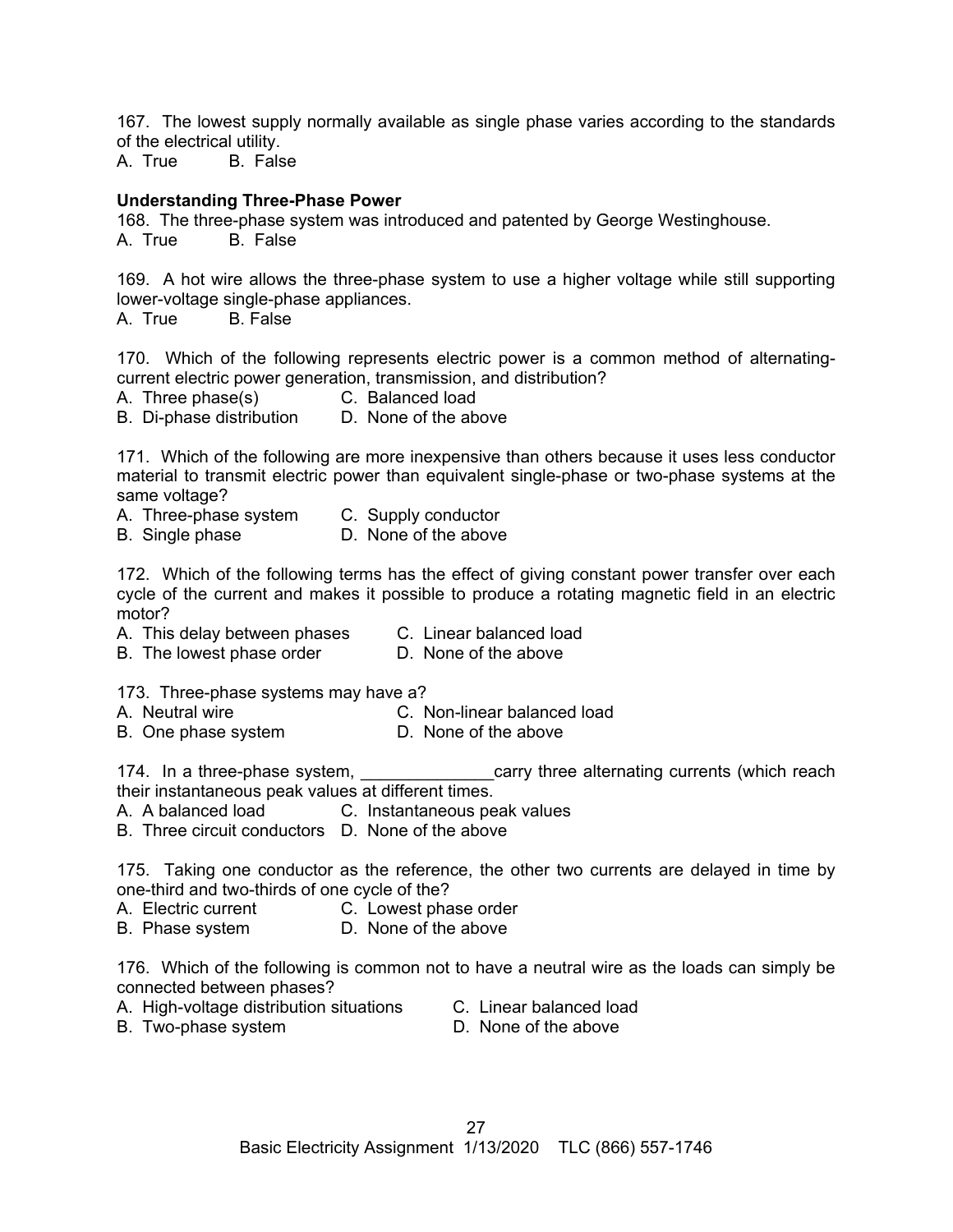#### **Three-phase has properties that make it very desirable in electric power systems:**

177. Power transfer into a \_\_\_\_\_\_\_\_\_\_\_\_\_\_\_ is constant, which helps to reduce generator and motor vibrations.

A. High-voltage distribution situations C. Linear balanced load

B. Two-phase system D. None of the above

- 
- 

178. Which of the following can produce a magnetic field that rotates in a specified direction, which simplifies the design of electric motors?

- A. A balanced load C. Instantaneous peak values
- B. Three-phase systems D. None of the above

179. Three is **the contract of these properties.** 

- A. The highest phase order C. The lowest phase order
- B. Number D. None of the above

180. Most household loads are?

- A. Single-phase E. Dual phases
- B. Three-phase systems D. None of the above

181. The phase currents tend to assist out one another, summing to zero in the case of a linear balanced load.

A. True B. False

#### **3 Or 4 Wire**

182. The '3-wire' and '4-wire' designations count the ground wire used on many transmission lines.

A. True B. False

183. A three-phase induction motor has a simple design, inherently low starting torque. A. True B. False

184. A three-phase motor is more compact and less costly than a single-phase motor of the same voltage class and rating and single-phase DC motor.<br>A. True B. False B. False

185. Large types of loads do not require the revolving magnetic field characteristic of threephase motors but take advantage of the higher voltage and power level usually associated with three-phase distribution.

A. True B. False

186. Which of the following occur in two varieties: three-wire and four-wire?

- A. Three-phase circuits **C.** Instantaneous phase order
- B. Two-phase system **D.** None of the above

187. The three-wire system is used when the loads on the 3 live wires will be balanced, for example in motors or heating elements with?

- A. A balanced load C. Instantaneous peak values
- B. 3 identical coils D. None of the above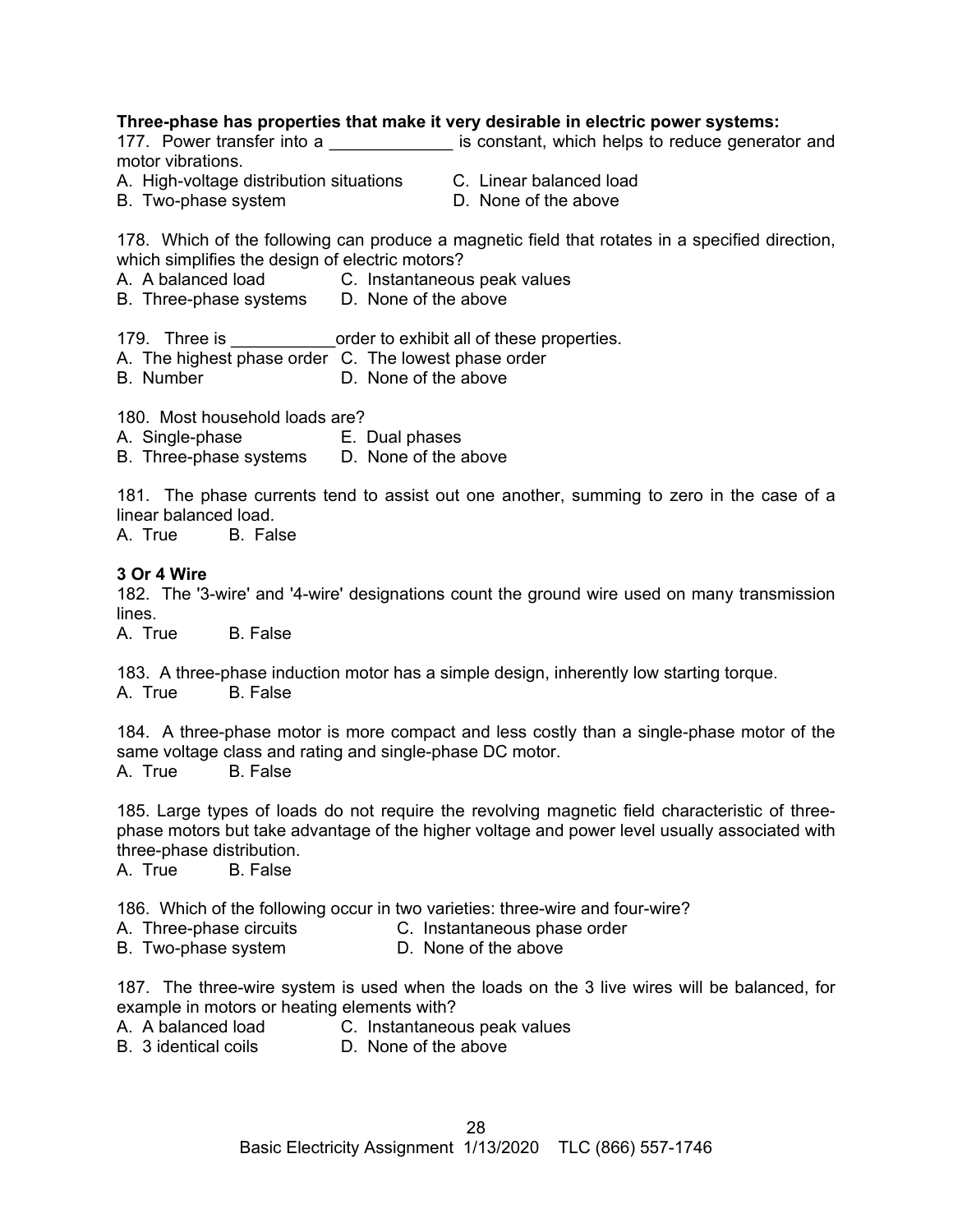188. The neutral wire is used when there is a chance that the?

A. Loads are not balanced C. Linear balanced load

B. Lowest phase order D. None of the above

189. Three-phase motors also vibrate less and hence last longer than single-phase motors of the different phases used under the same conditions.

A. True B. False

190. Legacy single-phase fluorescent lighting systems benefit from reduced flicker in a room if adjacent fixtures are powered from large rectifier systems.

A. True B. False

191. Which of the following may have three-phase inputs; the resulting DC is easier to filter than the output of a single-phase rectifier?

A. Three-phase circuits C. Large rectifier systems

B. A static phase converter D. None of the above

192. Which of the following may be used for battery charging, electrolysis processes such as aluminum production or for operation of DC motors?

A. Rectifiers **C.** Subphase

B. Either DC or single-phase AC D. None of the above

#### **Phase Converters**

193. Occasionally the advantages of three-phase motors make it worthwhile to convert singlephase power to?

A. A static phase converter C. A third "subphase"

B. Three-phase D. None of the above

194. Which of the following goes to zero at each moment that the voltage crosses zero but three-phase delivers power continuously?

A. Many three-phase devices C. Single-phase power

B. A static phase converter **D. None of the above** 

195. A rotary phase converter essentially a three-phase motor with special starting arrangements and power factor correction that produces?

A. Rectifier-type loads C. Either DC or single-phase AC

B. Balanced three-phase voltages D. None of the above

196. The usage of the main transformer method separated it from another common method, the static converter, as both methods have no moving parts, which separates them from the?

- A. Rectifier-type load C. Rotary converters
- B. Subphase **D.** None of the above

197. Another method often attempted is with a device referred to as?

A. Many three-phase devices C. A third "subphase"

B. A static phase converter **D.** None of the above

198. A static phase converter method does not work when sensitive circuitry is involved such as CNC devices or in induction and?

- A. A single-phase supply C. The static converter
- B. Rectifier-type loads D. None of the above

## 29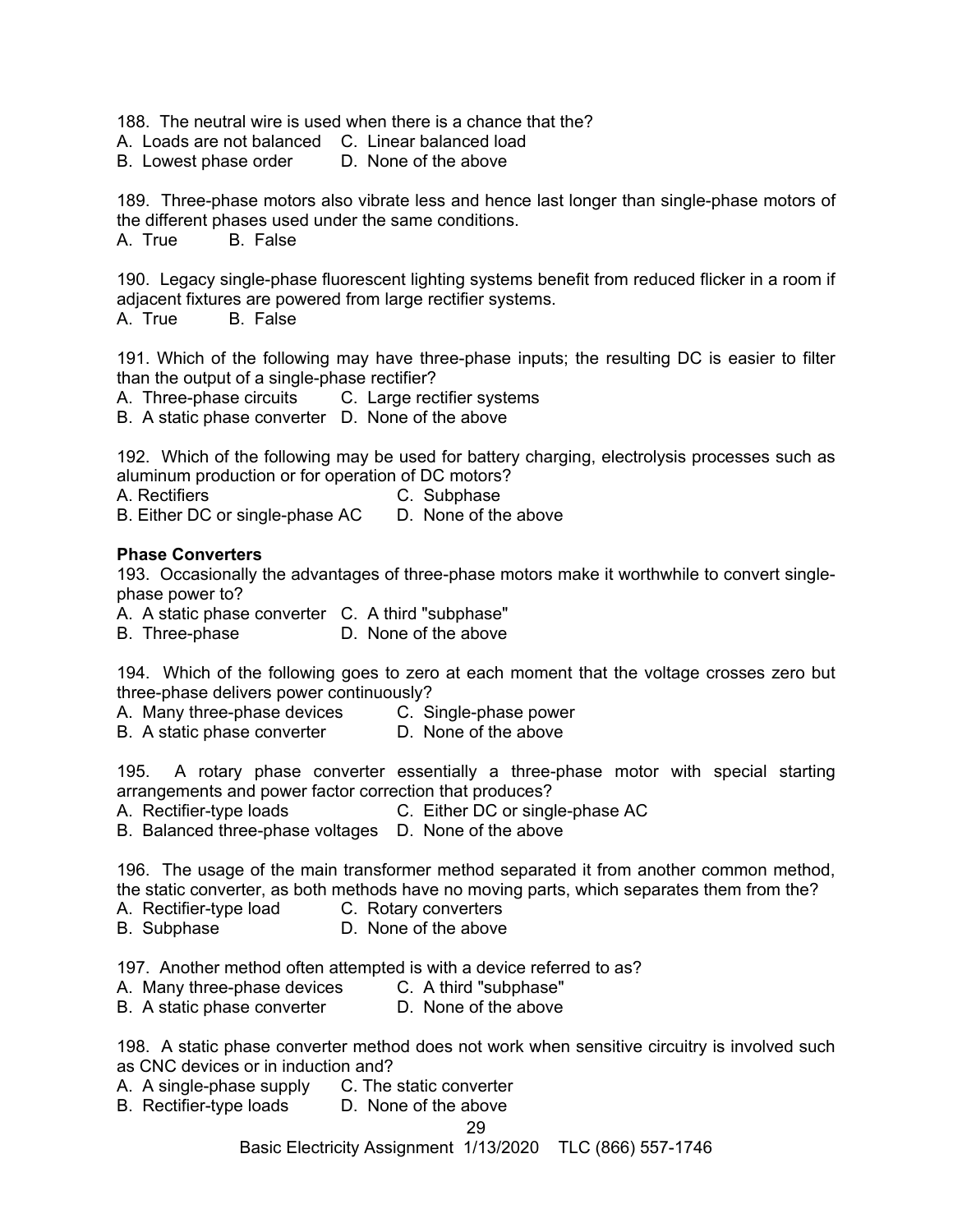199. A three-phase generator can be driven by a?

A. Three-phase generator C. Single-phase motor

B. Static phase converter **D.** None of the above

200. Which of the following can also form an uninterruptable power supply when used in

- conjunction with a large flywheel and a standby generator set?<br>A. Rectifier-type loads C. The motor-generator method C. The motor-generator method
- B. Subphase D. None of the above

201. Some devices are made which create an imitation three-phase from?

- A. Three-wire single-phase **C.** A third "subphase"
- B. Many three-phase devices D. None of the above

202. Which of the following terms can run on this imitation three-phase configuration but at lower efficiency?

- A. Three-wire single-phase C. A third "subphase"
- B. Many three-phase devices D. None of the above

203. Variable-frequency drives are used to provide precise speed and torque control of threephase motors, and some models can be powered by?

- A. A single-phase supply E. The static converter
- B. Either DC or single-phase AC D. None of the above

204. Which of the following work by converting the supply voltage to DC and then converting the DC to a suitable three-phase source for the motor?

A. Many three-phase devices C. A third "subphase"

B. VFDs D. None of the above

205. Which of the following terms are designed for fixed-frequency operation from a singlephase source?

A. A single-phase supply C. The static converter

B. Digital phase converters D. None of the above

206. One method for using three-phase equipment on a single-phase supply is with a rotary phase converter.

A. True B. False

#### **Alternatives to Three-Phase**

207. High-phase-order transmission lines may allow transfer of more power through a given transmission line right-of-way without the expense of a high-voltage direct current converter at each end of the line.

A. True B. False

208. Which of the following is used when three-phase power is not available and allows double the normal utilization voltage to be supplied for high-power loads?

A. Split-phase electric power C. Electromagnetic induction<br>B. In-direct current C. None of the above

D. None of the above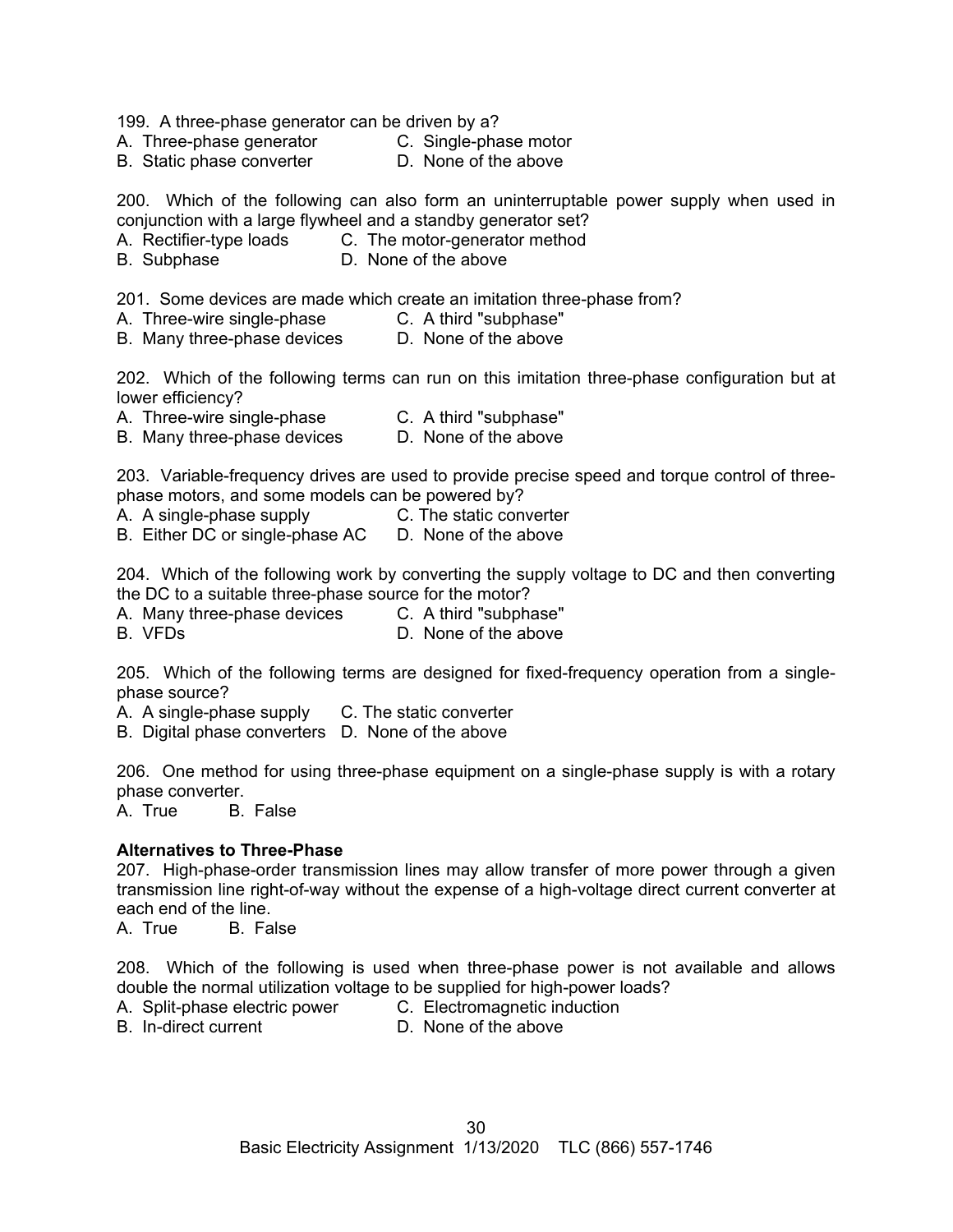209. Loads that connect each phase to neutral, assuming the load is the same power draw, the two-wire system has a neutral current that is greater than neutral current in?

- A. A three-phase system C. Two-phase
	-

B. Its polarity does not change D. None of the above

210. Some motors are not linear, motors running on three-phase tend to run smoother than those on?

A. A three-phase system C. Two-phase

B. Its polarity does not change D. None of the above

## **Direct Current versus Alternation Current**

211. Direct current flows on an oscilloscope screen it always appears on one side of the zero axis, because of?

- A. Polarity C. Electromagnetic waves
- B. Sine current D. None of the above

212. According to the text, batteries produce steady?

- A. DC C. Electromagnet induction
- B. Voltage D. None of the above

213. Which of the following does change in magnitude, but always appears on the same side of the zero axis on an oscilloscope?

- A. Pulsating DC C. Three-phase power
- B. The polarity of the voltage D. None of the above

214. On an oscilloscope the voltage and current appear on both sides of the zero axis, as alternates and the current changes direction.

- A. Pulsating DC C. Three-phase power
- B. The polarity of the voltage D. None of the above

215. Direct current flows in one direction only.

A. True B. False

## **Electromagnet Induction**

216. Electromagnetic Induction is the ability of a magnetic field to generate a voltage or current in a conductor with physical contact.

A. True B. False

- 217. Alternating current is generated through an electrical effect called?
- A. Polarity induction C. Electromagnetic induction
- B. Direct current induction D. None of the above

218. Which of the following flows in the circuit, when the conductor becomes part of a circuit?

- A. Current C. Electromagnet Induction
- B. Voltage D. None of the above

219. As the coils are turned through a rotational magnetic, voltage is generated, this converts rotational motion into?

- A. Current flow C. Electromagnetic induction
- B. Direct current D. None of the above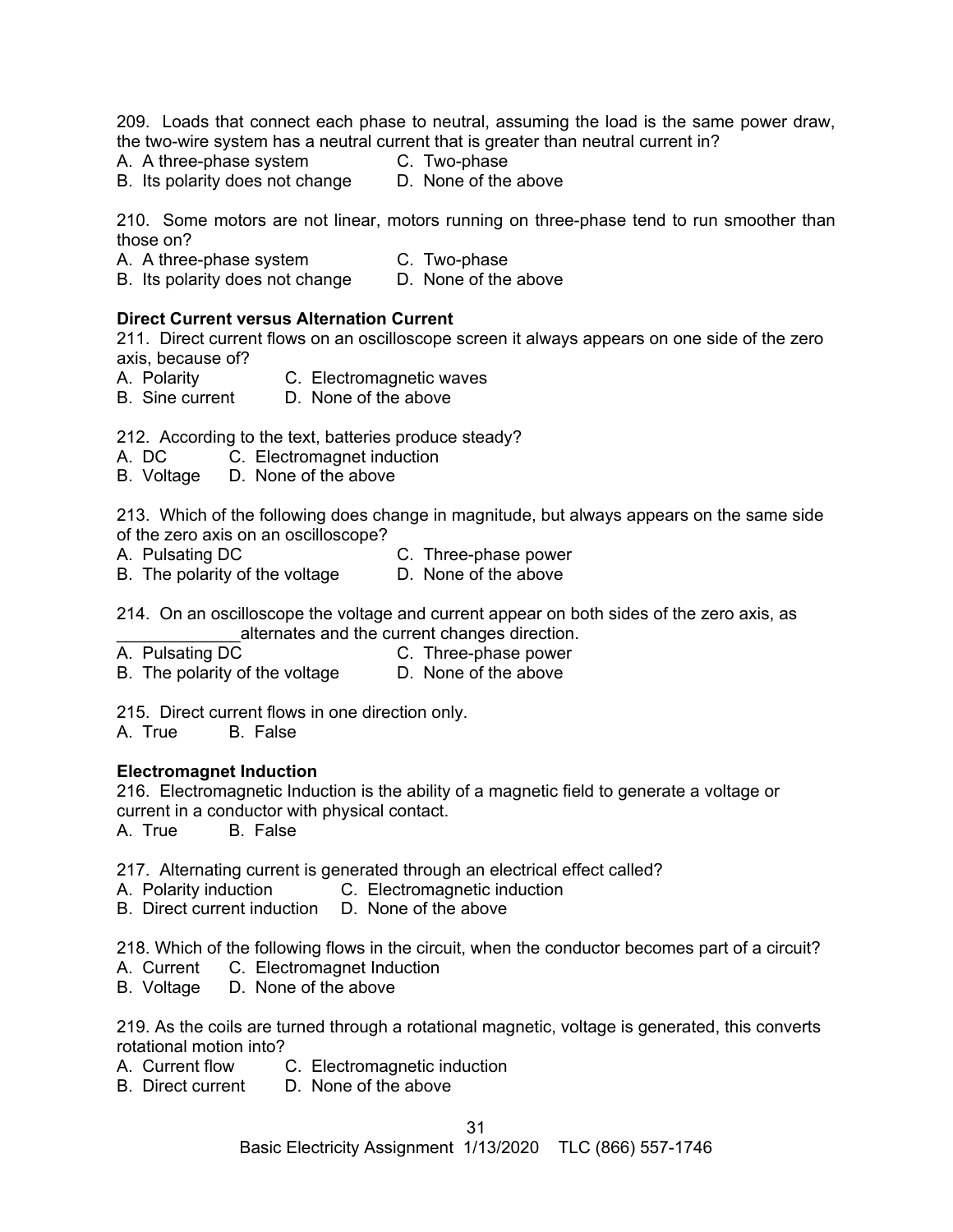220. The conductor and the **constand the the set and physically connected**, yet a voltage is induced in the conductor when the conductor moves through the magnetic field, or when the magnetic field moves through the conductor.

- A. Magnetic field **C. Three-phase power**
- B. Electromagnetic induction D. None of the above

221. AC motors also depend upon electromagnetic induction converting example into rotational motion.

- A. Current flow C. Electromagnetic induction
- B. Direct current D. None of the above

#### **Sine Wave for AC**

222. Alternating voltage and current generated by rotary motion take the form of a sine wave. A. True B. False

#### **Sine waves are measured and compared by certain features.**

223. In each cycle, there are one reversal and three maximums. A. True B. False

224. The amplitude of the sine wave tells you the maximum value of current or?

- A. Sine wave C. Voltage
- B. Magnetic field D. None of the above

225. A cycle is one complete repetition of the wave form; it is produced by one complete revolution-360 $^{\circ}$  -of the conductor through the?

- A. Sine wave C. Voltage
- B. Magnetic field D. None of the above

226. Which of the following terms peaks in the positive direction at  $90^{\circ}$ , crosses the zero axis at 180<sup>o</sup>, peaks in the negative direction at 270<sup>o</sup>, then reaches zero again at 360<sup>o?</sup>

- A. Sine wave C. Voltage
- B. Magnetic field D. None of the above

227. Which of the following is generated at 60 cycles or 50 cycles per second?

- A. Each cycle C. Voltage or current
- B. Most AC D. None of the above

228. Two waves can have the same amplitude and frequency, the same amplitude but different frequency, and different amplitude and different?

A. Amplitude C. Frequency

B. Horizontal line D. None of the above

229. The Peak to Peak voltage is the voltage calculated between the maximum positive and maximum negative points on the sine wave, it is twice the?

- A. Amplitude C. AC
- B. A horizontal line D. None of the above

230. RMS voltage or current is a standard means of measuring?

- A. Magnetic field **C. Positive current and voltage**
- B. Alternating current D. None of the above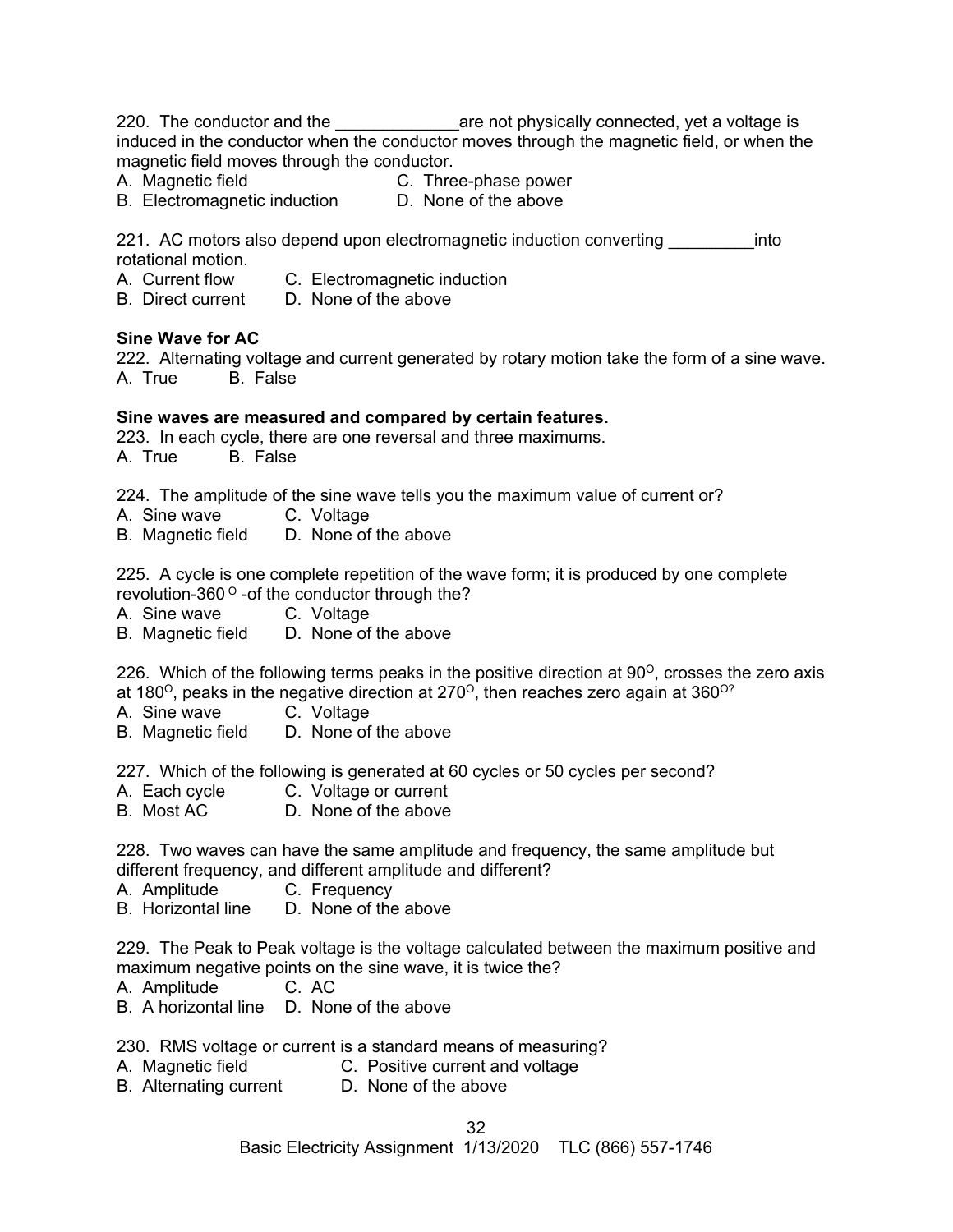231. Negative current and voltage do the same amount of work as positive voltage and current.

A. True B. False

## **Transformers**

232. Makes AC power transmission and distribution possible and transform values of voltage and current.

A. True B. False

233. Transformers work because electric current generates a magnetic field around an electrical conductor to the earth.

A. True B. False

234. If each turn in the Secondary coil has 8 volts across it, each turn in the primary will also have 4 volts across it.

A. True B. False

235. Transformers operate on the principle of?

- A. Tesla's principles **C. Electromagnetic induction**
- B. One voltage from another **D.** None of the above
- 236. Transformers usually transfer entity and the one circuit to another.
- A. AC voltages C. Expanding magnetic field
- B. Energy D. None of the above

237. Which of the following are designed either to step voltage up or to step it down?

- A. Most transformers **C. Frequencies**
- B. Step down convertor D. None of the above

238. The magnetic field is constant, if the current flow is steady, as with?

- A. AC voltages C. Expanding magnetic field frequencies
- B. DC D. None of the above

239. Which of the following consist of a primary winding or coil connected to the source circuit and a secondary winding connected to the load circuit?

A. Transformers C. Electromagnetic induction

B. Primary windings D. None of the above

240. Which of the following flows through the primary, the collapsing and expanding magnetic field induces a voltage and current in the secondary as the lines of force keep cutting through the secondary coil windings?

- A. AC C. Expanding magnetic fields
- B. DC D. None of the above

241. With each turn of wire in the, primary coil has an equal share at the primary voltage across it and the same \_\_\_\_\_\_\_\_\_\_\_\_\_\_\_\_\_\_\_\_\_is induced in each turn of the secondary coil.<br>A. Voltage degree contract C. Frequency

C. Frequency

B. Primary winding **D. None of the above**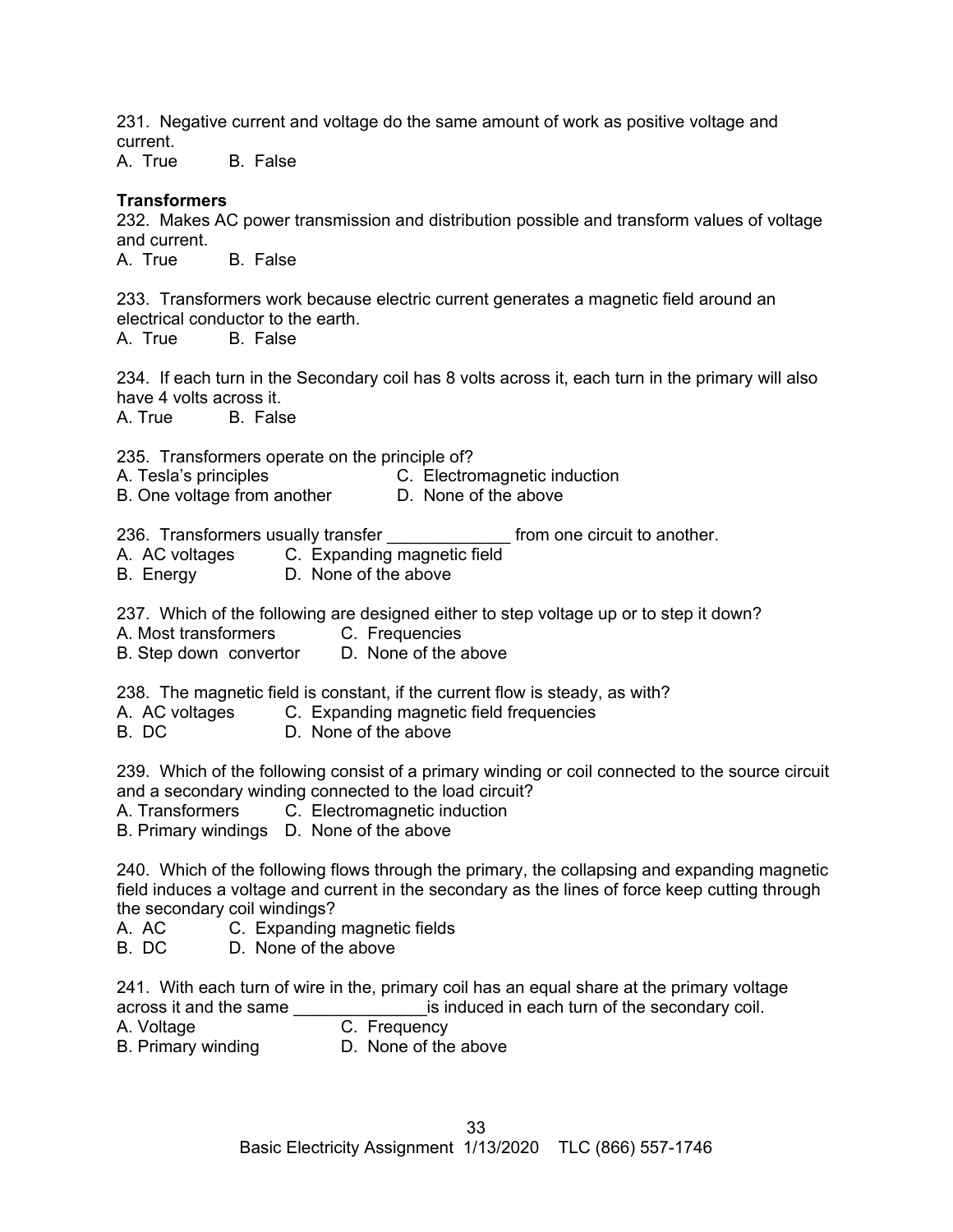#### **Step-Down Transformers**

242. If there are fewer turns in the secondary, the <u>entitled and will be lower than the</u> primary.

A. Transformer C. Secondary voltage B. Primary winding D. None of the above

#### **Step-Up Transformers**

243. If there are more turns in the secondary coil than in the secondary coll state will be higher on the secondary circuit. A. Secondary coil C. Ground

B. Primary **D.** None of the above

## **Autotransformers**

244. In Autotransformers, the primary and secondary share?

A. A common winding C. Primary coil

B. Primary winding **D.** None of the above

245. The part of the winding connected to the source is the?

- A. A common winding C. Primary coil
- B. Primary winding D. None of the above

246. The part of the winding connected to the load is the?

- A. Secondary winding C. Secondary voltage
- B. Primary winding **D.** None of the above

247. Which of the following can be tapped at any point to form either the primary or the secondary portion of the winding?

A. Transformer C. Winding

B. Primary winding D. None of the above

- 248. The location of the tap determines the number of turns in the?
- A. Transformer C. Primary or secondary windings

B. Primary winding D. None of the above

## **Line Loss**

249. Whenever power is sent over transmission lines, the resistance of the lines results in power lost in?

A. The form of heat C. A 120/240-volt system

B. Second load D. None of the above

250. Step-down transformers reverse the process at substations and service drops, lowering the the back to usable levels.

- A. Voltage C. Three-phase electricity
- B. Current D. None of the above

251. At the generating station step-up transformers are used to raise voltage to extremely high levels, sometimes more than 100,000 volts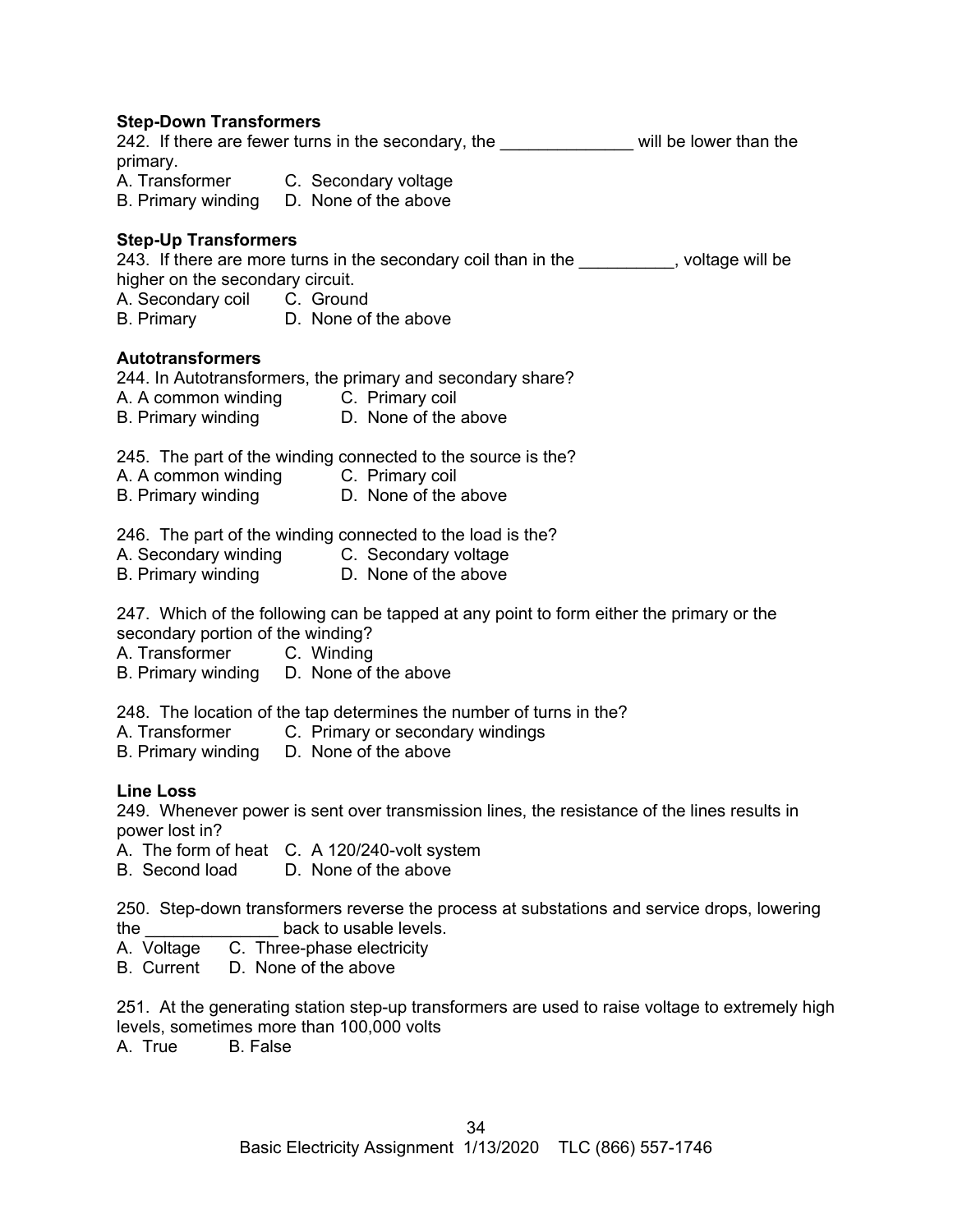#### **3-Phase Power**

252. Which of the following 1is distributed in the form of 3-phase AC?

- A. Most power C. Ohms
- B. Current D. None of the above

253. As the coils turn through the magnetic field, power is sent out on?

- A. Three lines C. The third wire
- B. Current D. None of the above

254. Which of the following is needed, it is available between any two phases, or, in some systems, between one of the phases and ground?

A. Single-phase electricity C. The form of 3-phase AC

B. Current D. None of the above

#### **The Edison System**

255. The 3-wire Edison System has one hot conductor, and two grounded neutral conductors. A. True B. False

256. The lower the voltage to ground in any electrical system, the less likely are shorts, fires, and shocks.

A. True B. False

257. In a 120/240-volt system, the \_\_\_\_\_\_\_\_\_\_\_\_ between each hot wire and neutral is 120 volts.

A. Voltage C. Neutral

B. Current D. None of the above

258. Which of the following terms between the two hot wires is 240 volts?

A. Voltage C. Amps

B. Current D. None of the above

## **Balanced and Unbalanced Loads on the Edison System**

259. The same current flows in each hot wire when loads are balanced, that is, when they have the same?

A. Resistance C. Voltage

B. Current D. None of the above

260. When loads are not balanced-the \_\_\_\_\_\_\_\_\_\_\_\_\_\_\_ of one is greater than the othercurrent flows in the neutral.

A. Hot wires C. Resistance

B. Current D. None of the above

## **System Groundling**

261. Most electrical supply systems, \_\_\_\_\_\_\_\_\_\_\_\_\_\_, are grounded at some point as a safety measure.

- 
- A. Both AC and DC C. An electrical conductor to the earth<br>B. Load current D. None of the above D. None of the above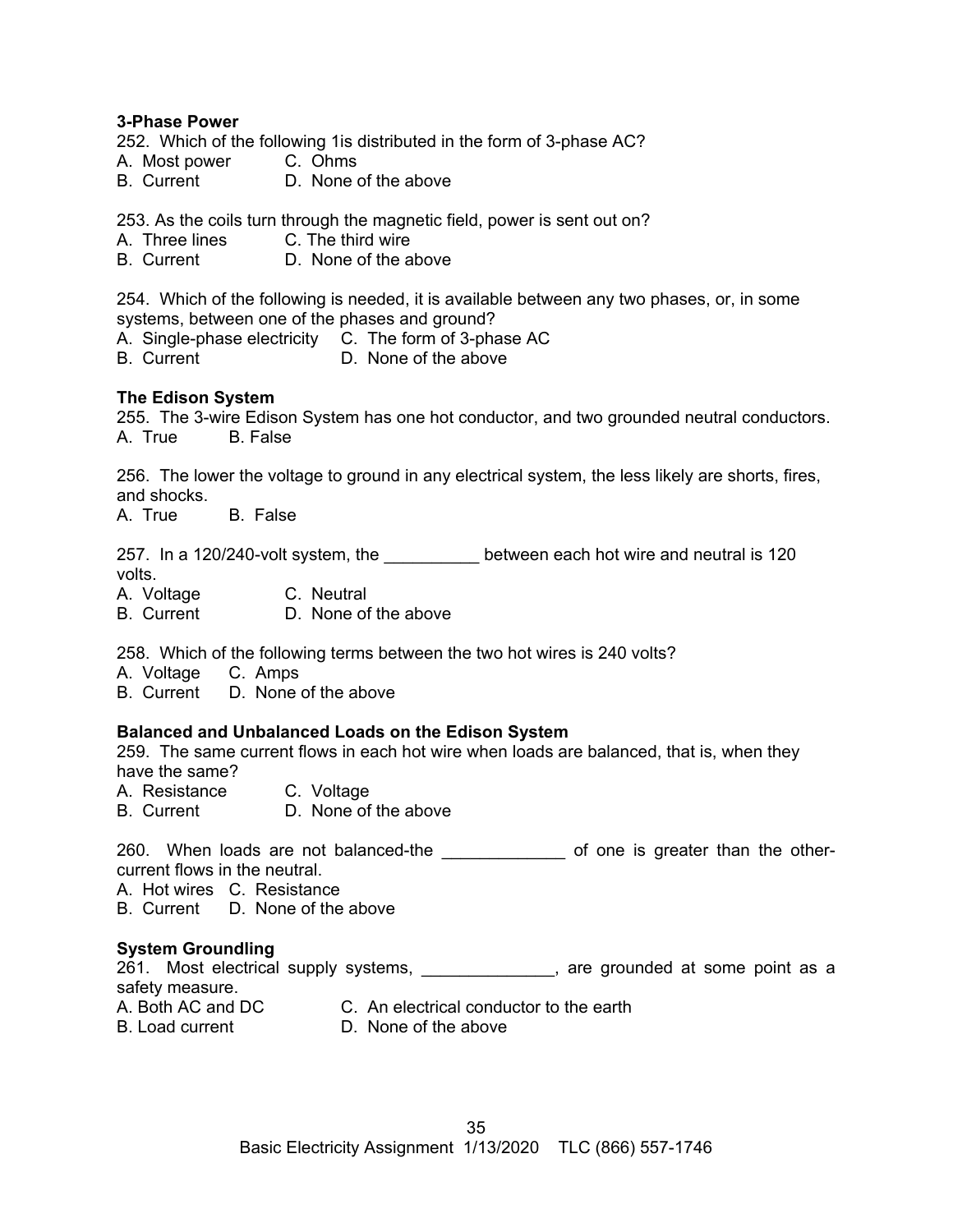262. All conductors or metal parts-conduit, ground busses -which are connected to ground at some point have **Example 20** on them with respect to ground.

- A. Grounded conductors C. Ground connection
- B. Zero voltage **D.** None of the above

263. According to the text, in grounded systems, insulation faults or shorts to ground on will carry high current and blow fuses or trip breakers.

- A. Hot conductors C. No resistance
- B. Load current D. None of the above

264. Which of the following or short to ground on a hot conductor may not open a fuse or breaker, or affect system operation at all?

- A. An insulation fault C. Zero voltage
- B. Grounding Wire D. None of the above

265. It is essential to recognize the difference between a subsequently and a Grounding Wire.

- A. Grounded conductor C. Zero voltage jumper
- B. Grounding Wire fault D. None of the above

266. Which of the following is any conductor that is grounded at the source and carries load current?

- A. Grounded conductor C. Ground connection
- B. 3-wire Edison system ground D. None of the above

267. The neutral in a 3-wire Edison system is a?

- A. Grounded conductor C. Ground connection<br>B. Grounding Wire fault D. None of the above
- B. Grounding Wire fault

268. Which of the following developed in its connections, anything connected to ground by it would have voltage on it?

- A. Hot conductors C. Resistance
- B. No resistance D. None of the above

269. The connection to ground must be secure and?

- A. Hot conductors C. An electrical conductor to the earth
- B. Permanent D. None of the above

270. Which of the following terms are usually insulated, since there is the possibility of voltage on them in case of a bad connection?

- A. Grounded conductors C. Ground connection
- B. Grounding Wire fault D. None of the above

271. A Grounding Wire connects current-carrying metal parts of equipment to ground. A. True B. False

272. A Grounding Wire will not have current when a fault occurs, and then only briefly until a fuse blows or breaker resets.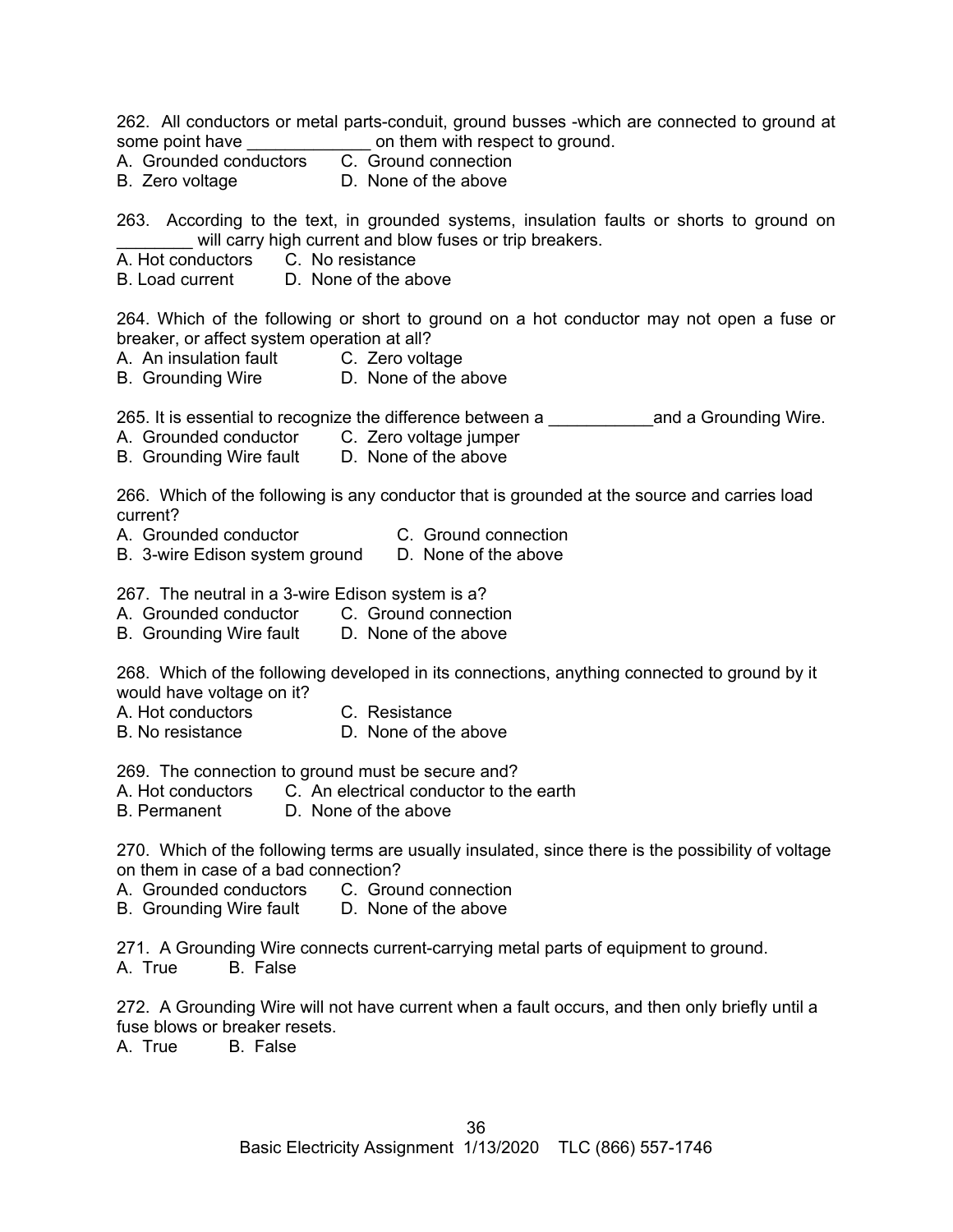273. Some installations include a grounding rod driven in to the earth. Neither a grounding a wire nor a grounded conductor must ever be fused, switched, or broken in any way. A. True B. False

274. The short to ground on the hot conductors has grounded the system there, and reversed the hot and the supposedly grounded parts of it.

A. True B. False

## **Powering Single-Phase Loads from 3-Phase Systems**

275. Any 3-phase system has single-phase voltage between the powerlines that can be used to power single-phase loads at line-to-line voltage, or at some other voltage if a?

- A. 3-wire Edison system C. Single-phase transformer
- B. Grounding Wire D. None of the above

## **Four-Wire Wye**

276. Which of the following can be connected between any powerline and the grounded neutral?

A. Three-phase transformer C. Single-phase loads

B. Single-phase transformer D. None of the above

## **Four-Wire Delta**

277. A four-wire delta system has a grounded neutral conductor connected to a center tap on one?

- A. Terminal or lead C. Single-phase load<br>B. Secondary winding D. None of the above
- B. Secondary winding

278. Which of the following equal to half of the line-to-line voltage is available between the powerline on either end of that winding and the grounded neutral?

- A. Grounded neutral C. Single-phase voltage
- B. Secondary winding D. None of the above

279. Which of the following terms between the other phase conductor and the grounded neutral will be considerably higher than half line-to-line voltage?

- C. Voltage
- B. Polarity D. None of the above

280. If there is no neutral conductor, do not attempt to connect a single-phase load between one of the phase conductors and ground!

A. True B. False

281. Which of the following should be balanced between the lines as much as possible if single-phase loads are to be powered correctly?

- A. Single-phase power C. Three-phase system
- B. Polarity D. None of the above

282. A grounded neutral is perfectly balanced and the current in the neutral will be zero if connected between the phase lines?

- A. Single-phase voltage C. Single-phase loads
- B. Polarity D. None of the above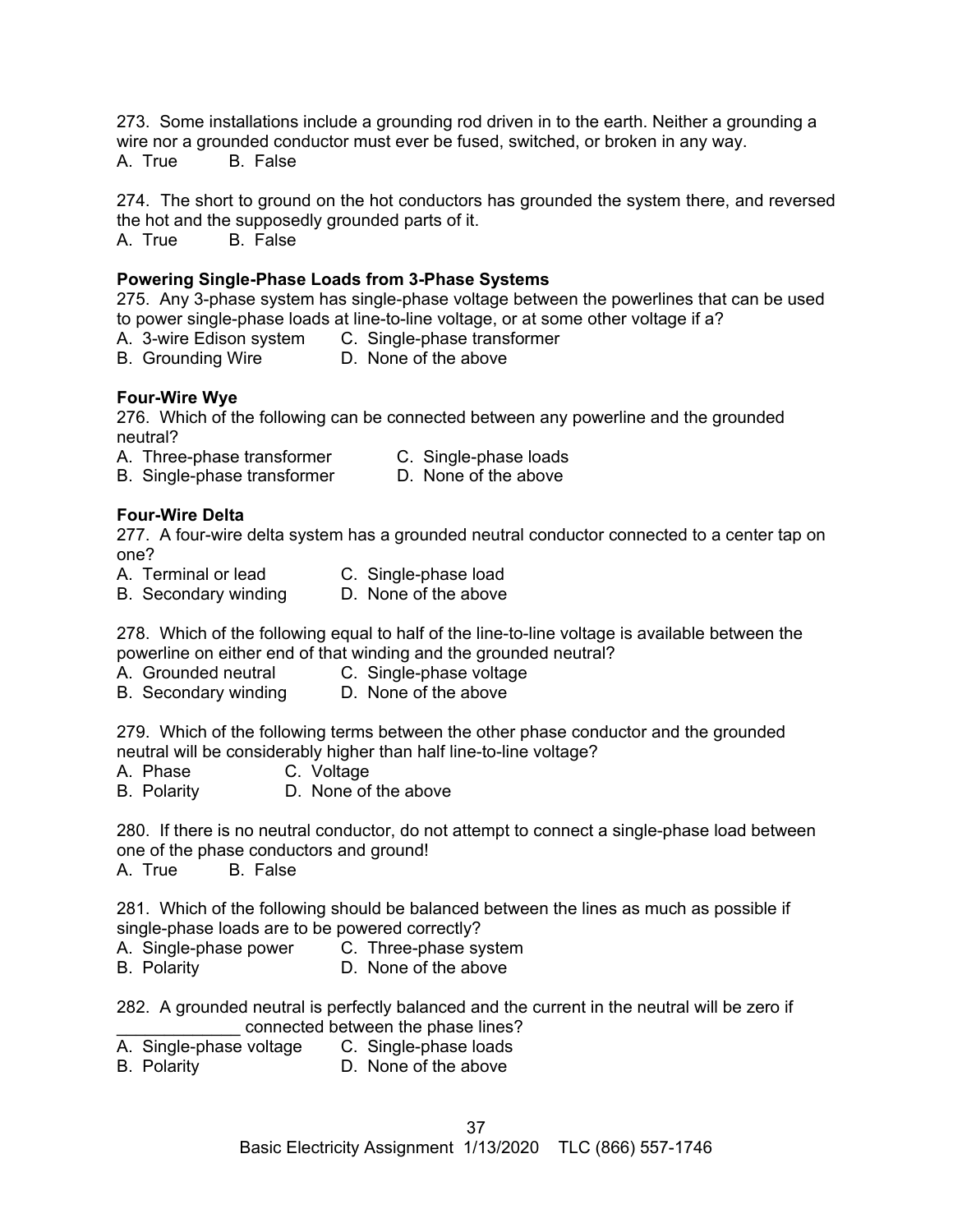## **Connecting Loads**

283. There are usually just two supply terminals or leads to most lights and these lights require?

- A. Single-phase power C. Three-phase system
	-
- B. Polarity D. None of the above

284. Small, single speed, single-phase motors can operate on either 115 or 230 volts by connecting different terminals, or by adding or removing a?

- A. Phase C. Jumper
- B. Terminal or lead D. None of the above

285. According to the text, if there is a choice of which voltage to use, connect the motor for 230 volts; it will draw only half as much current at the?

- A. Higher voltage C. Single-phase voltage
- B. Single-phase power D. None of the above

286. Which of the following usually makes no difference; the motor will run equally well and in the same direction with the leads reversed?

- A. Phase C. Jumper
- B. Polarity D. None of the above

287. If connected for 115 volts, one conductor will be grounded, may be designated for the grounded conductor because of the way the motor is insulated.

- A. Phase-to-ground voltage(s) C. One of the leads or terminals
- B. One conductor will be grounded D. None of the above

288. Which of the following represents motors that have six or more terminals or leads?

- A. Singular-phase voltage C. Triple-phase loads
- B. Multiple speed single-phase D. None of the above

289. Which of the following are motors that have three properly sequenced voltages of the correct polarity?

- A. Single-phase power **C.** Three-phase
- B. Multiple speed single-phase D. None of the above

290. Which of the following induction motors have dual voltage units?

- A. Single-phase power **C.** Three-phase
- B. Multiple speed single-phase D. None of the above

291. Single-phase power is one black wire, designated for the hot conductor and the other, white or grey or green for grounded neutral.

A. True B. False

292. Industrial heaters, ovens, and dryers, may require single or three-phase power. A. True B. False

#### **Series Circuit**

293. In a series circuit, the components are connected end-to-end, so that all the electrons that leave the source in a current pass through all the components, one after the other, before returning to the source.